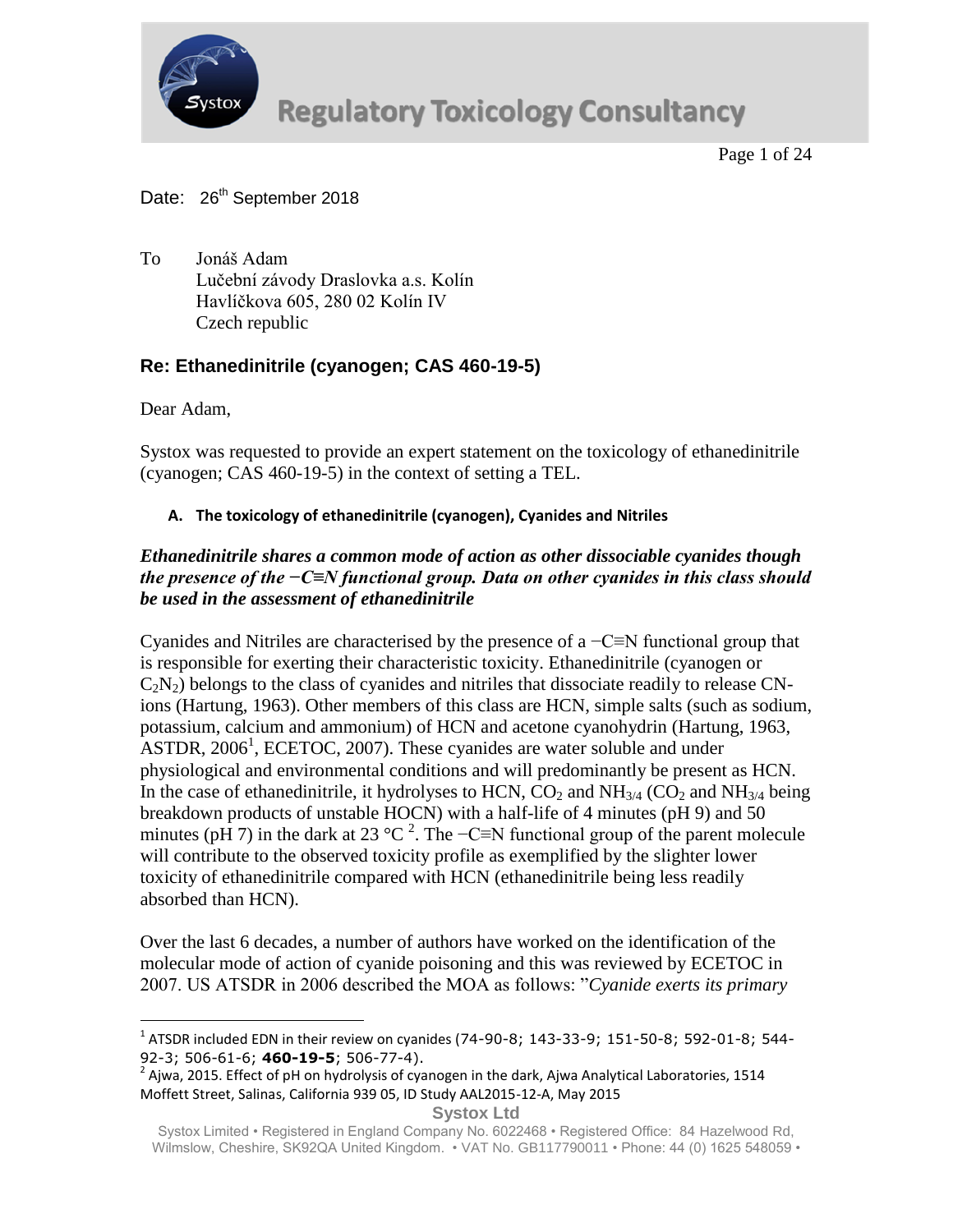*toxicological effects by binding to the metallic cofactor in metalloenzymes, thereby impairing enzyme and cell function. Cytochrome c oxidase (an enzyme in the mitochondrial respiratory chain) is the most significant target of cyanide exposure since its inhibition prevents tissues from using oxygen. The result is a reduction in oxygen sufficient to cause tissue damage (histiotoxic hypoxia) throughout the body, with the most vulnerable tissues being those with high oxygen demands and/or a deficiency in detoxifying enzymes such as rhodanese. The inhibition of oxygen use by cells causes oxygen tensions to rise in peripheral tissues; this results in a decrease in the unloading gradient for oxyhemoglobin. Thus, oxyhemoglobin is carried in the venous blood, which is one biomarker of cyanide exposure. In addition to binding to cytochrome c oxidase, cyanide inhibits catalase, peroxidase, hydroxocobalamin, phosphatase, tyrosinase, ascorbic acid oxidase, xanthine oxidase, and succinic dehydrogenase activities, which may also contribute to the signs of cyanide toxicity*".

Since all members of this class share a common MOA then availability of an extensive toxicological database on HCN and cyanides salts (ECETOC, 2007) can be used to supplement the more limited data available on ethanedinitrile.

## **B. Point of Departure for derivation of the TEL for ethanedinitrile**

*The study by Lewis, T.R., et al. (1984) in rats upon which the TEL proposal is made has significant limitations that necessitate other data on analogous chemicals to be taken into account. Available data from reliable studies on the repeated dose toxicity of freely dissociable Cyanides of the same class indicate a NOAEL of at least 10 times higher than that observed in the Lewis study.*

EPA staff to derive a tolerable exposure level (TEL) for ethanedinitrile to the general public based upon the NOAEL of 11.2 ppm  $(23.83 \text{ mg/m}^3)$  for decreased weight gain in a 6 month inhalation study of ethanedinitrile in rats (Lewis, T.R., et al. (1984). As recognised by EPA there is a strong likelihood that the aforementioned study was performed at Bio-test Laboratories (IBT) in the US. IBT was later confirmed of engaging in extensive scientific misconduct which resulted in the indictment of its president and several top executives in 1981 and convictions in 1983. So while there is no immediate reason for disregarding the study there is some concern for the reliability of the data as reported that necessitates independent validation.

The publication that is cited a 13 page scientific paper, including references, and contains both studies in rats and monkey. There were no significant adverse findings in Monkeys and the only adverse finding in male SD rats. The design of the study used 90 rats in total with 6 animals per group per dose level  $(0, 11$  and  $25$ ppm), referred to as T-C, T-11 and T-25 respectively and groups sacrificed at 2 days, 5 days, 1 month, 3 month and 6 months. On this basis only 6 animals per dose level survived beyond 3 months. The critical effect upon which the NOAEL was established was described as "*The mean*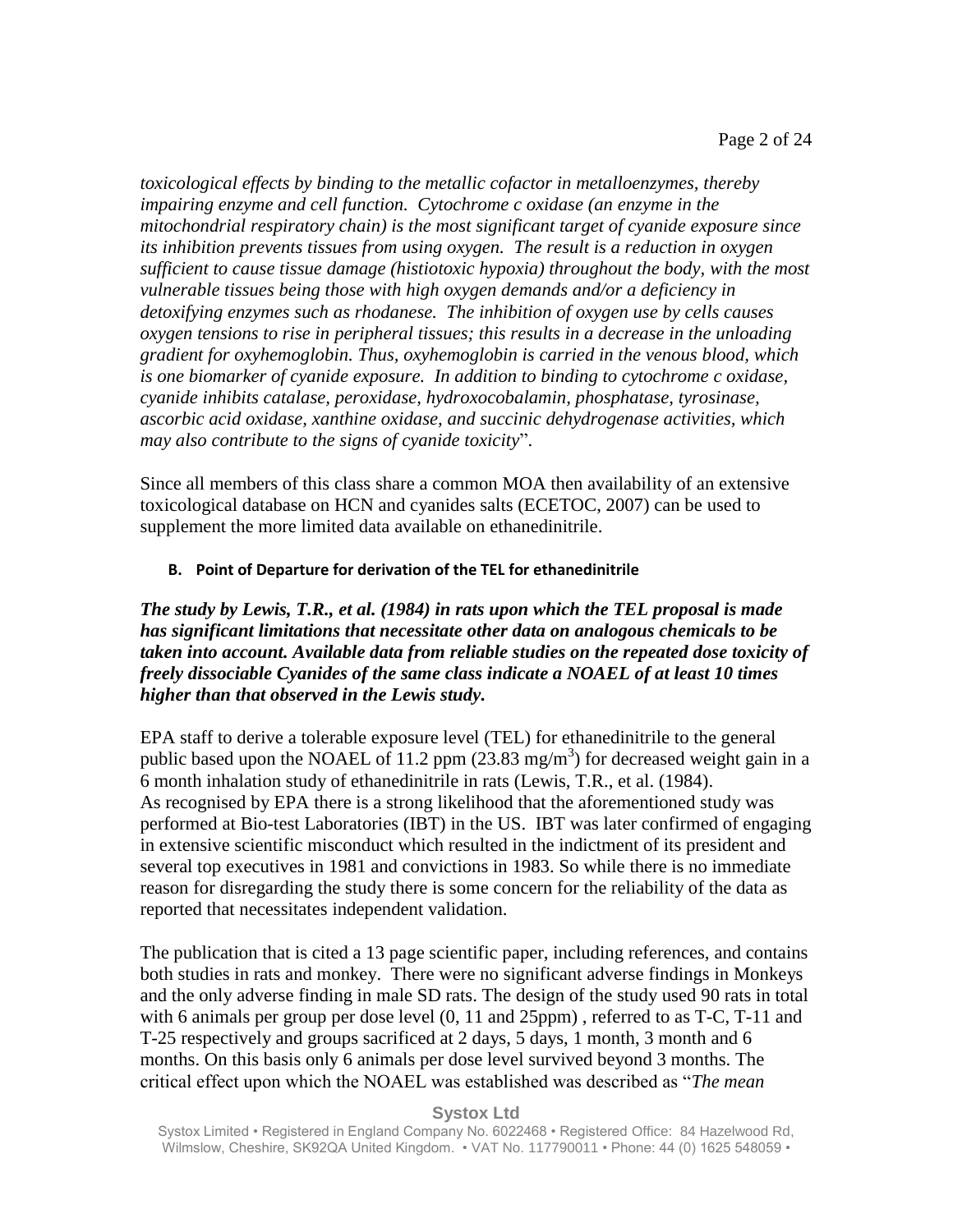*weight of the T-25 rats completing exposures was 470g which was less than the mean weight of T-11 (589g) and control rats (543g). The overall effect was statistically significant by one-way ANOVA (F=6.51; df=2; 12; P<0.05), and the difference between T-11 and T-C was not (t=1.50, df=9, p=0.17)*". Namely, the key finding was a depression in bw gain in 6 animals compared with control that was itself depressed compared with the T-11 group animals. There were no consequential effects in gross pathology, clinical observations, haematology or clinical chemistry in any animals of any species at any dose level.

As recognised by EPA, this test protocol does not compare favourably with the 10 male and 10 female animals per dose level required for the OECD 413, 90 day inhalation study and the "at least 20 animals per sex per group" required for the OECD 452, chronic test guideline.

The study by Lewis, T.R., et al. (1984) in rats is therefore limited by some significant deficiencies that necessitate other data on analogous chemicals to be taken into account. Also considering that ethanedinitrile is recognised as an irritant gas and the fact that irritant gas can depress behaviour and feeding habit in exposed animals, it throws some uncertainty as to whether a depressed b.w. gain in the absence of any adverse effect can be taken significant and form the basis for setting a health based standard.

It is important therefore to look critically at the findings of the study by Lewis, T.R., et al. (1984) in the context of other data on related substances.

As recognised by regulatory agencies across the world soluble cyanides (including ethanedinitrile) are rapidly absorbed via the oral and inhalation routes. The smaller molecules like HCN and fully dissociated salts are also rapidly absorbed via the dermal route. It would therefore be reasonable to expect that, other than for local effects, the findings of repeated-dose studies by oral and inhalation routes would be comparable. In the case of reading across from oral route to inhalation route it is standard practice to assume 100 % absorption for both routes in the absence of chemical specific data. In the case of soluble cyanides including ethanedinitrile this is a reasonable conservative assumption.

Numerous repeated dose toxicity studies on cyanides have been conducted by the oral and inhalation route. Some of the oral studies were designed to evaluate the impact of cassava diets on animal health and included groups that received cyanide supplemented food diets for comparison of the effects. ECETOC in their review in 2007 identified several key repeat dose toxicity studies that they considered were well conducted and of high reliability, namely, three 90-day guideline studies in rats and mice in drinking water (NaCN - Hébert (NTP), 1993) and in rats by inhalation (ACH - Monsanto, 1984), and the 1-year study in rats in diet (KCN - Philbrick et al, 1979). The available NOAELs from these studies are broadly consistent: 25.6 mg CN<sup>-</sup>/kg bw/d in mice (NaCN - Hébert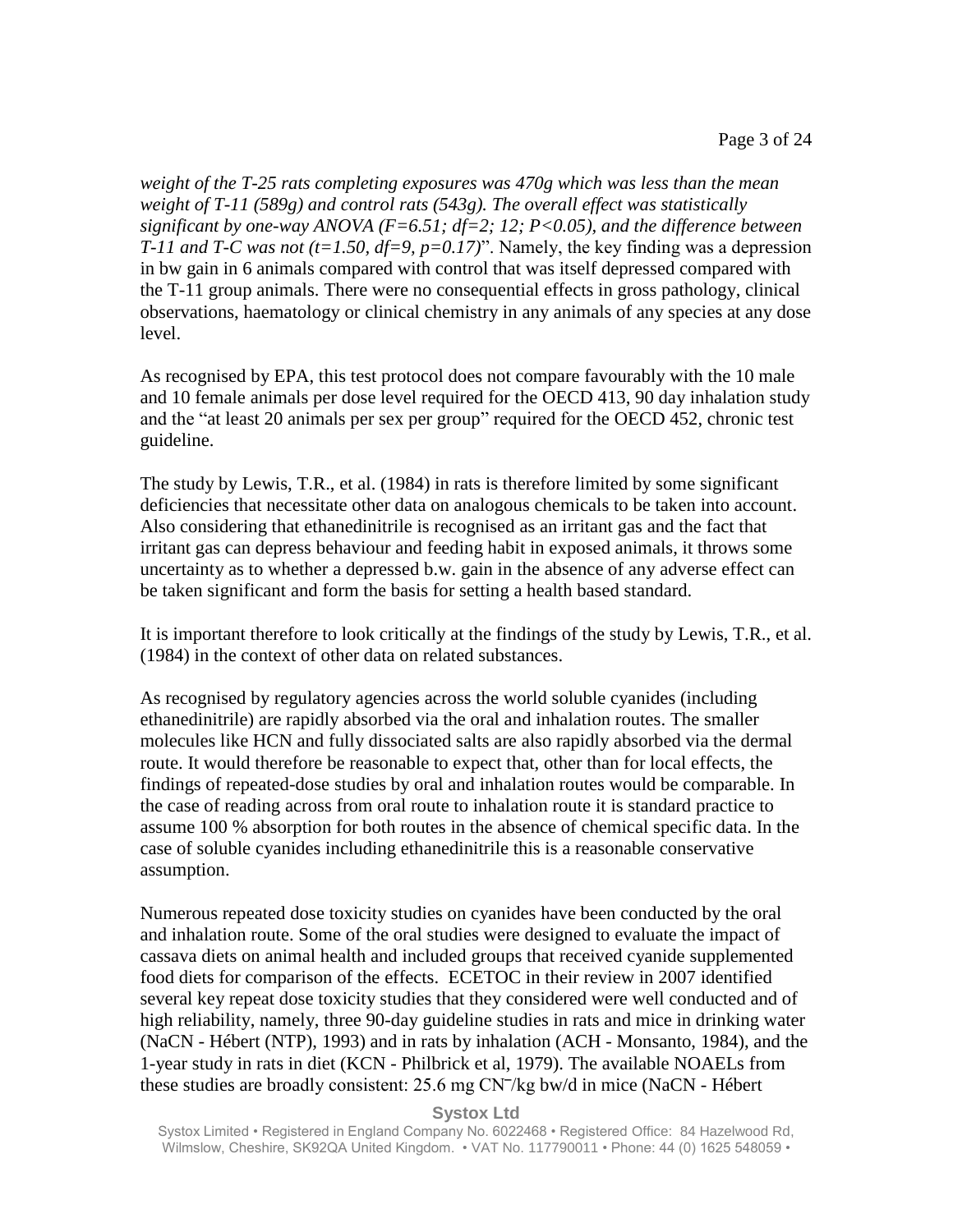(NTP), 1993), 12.5 mg  $CN^{-}/kg$  bw/d in rats (excluding reproductive effects) (NaCN -Hébert (NTP), 1993) or approximately 10.4 mg CN<sup>-</sup>/kg bw/d (ACH - Monsanto, 1984) in rats. ECETOC noted that, consistent with the recognized MOA of cyanides "*these doses are approximating the point on the steep dose-response curve at which acute lethality might be expected as suggested by the signs of acute toxicity and mortality seen in the ACH study by Monsanto (1981)* 28-day study at 59.9 ppm (212 mg/m<sup>3</sup> or 65 mg CN<sup>-/m<sup>3</sup>,</sup> *equivalent to 8.5 mg CN‾/kg bw/d)".*

Based upon a mol. wt. of 26 for CN<sup>-</sup> and 52 for ethanedinitrile, these would be equivalent to 51.2 (mice/NaCN; Hébert (NTP), 1993), 25 (rats/NaCN; Hébert (NTP), 1993) or approximately 20.8 (rats/ACH; Monsanto, 1984) mg  $C_2N_2/kg$  bw/d all of which are considerably higher than the 2.05 mg  $C_2N_2/kg$  bw/day that EPA derived from the study in rats of Lewis et al. (1984).

These NOAELs calculated for ethanedinitrile from well conducted, reliable studies would suggest that the decreased weight gain observed in 6 rats in the 6 month inhalation study of ethanedinitrile (Lewis et al., 1984) is not of toxicological significance.

## **C. Data that agencies have considered key when setting health based standards for cyanides**

# *A reference concentration for chronic inhalation exposure (RfC) for HCN was set by the US IRIS programme in 1994 using the study of El Ghawabi et al., 1975. This study is unreliable and unsuitable for use in setting a health-based standard.*

HCN was reviewed under the US IRIS programme in 1994. A reference concentration for chronic inhalation exposure (RfC) for HCN was estimated, based upon CNS symptoms and thyroid effects observed in the occupational study reported by El Ghawabi et al (1975) and the claim by the author that occupational exposure to between 4.2 and 12.4 ppm cyanide is linked with development of goitre and a range of subjective symptoms). ECETOC reviewed the study of El Ghawabi in 2007. They summarised the weaknesses of the study as follows:

"*At first glance, the study of El Ghawabi et al (1975) suggests that these clinical effects are consistent with occupational exposures of between 4.2 and 12.4 ppm. The problem with accepting this interpretation is that the levels of urinary thiocyanate reported were too low to have caused the development of goitre (larger studies in humans refer: Cliff et al, 1986 in Section 9.2.2) and there were no effects on thyroid hormones. Indeed, the urinary thiocyanate levels reported were more consistent with levels of occupational exposure of 1 mg/m<sup>3</sup> (0.9 ppm, 8-h TWA). This brings into question the exposure data presented (36, 15 minute breathing zone samples) (Section 5.2.2). Because no shift average (8-h TWA) monitoring data were collected it could be that these data, although perhaps taken during specific tasks, were not representative of the accumulative exposure* 

## **Systox Ltd**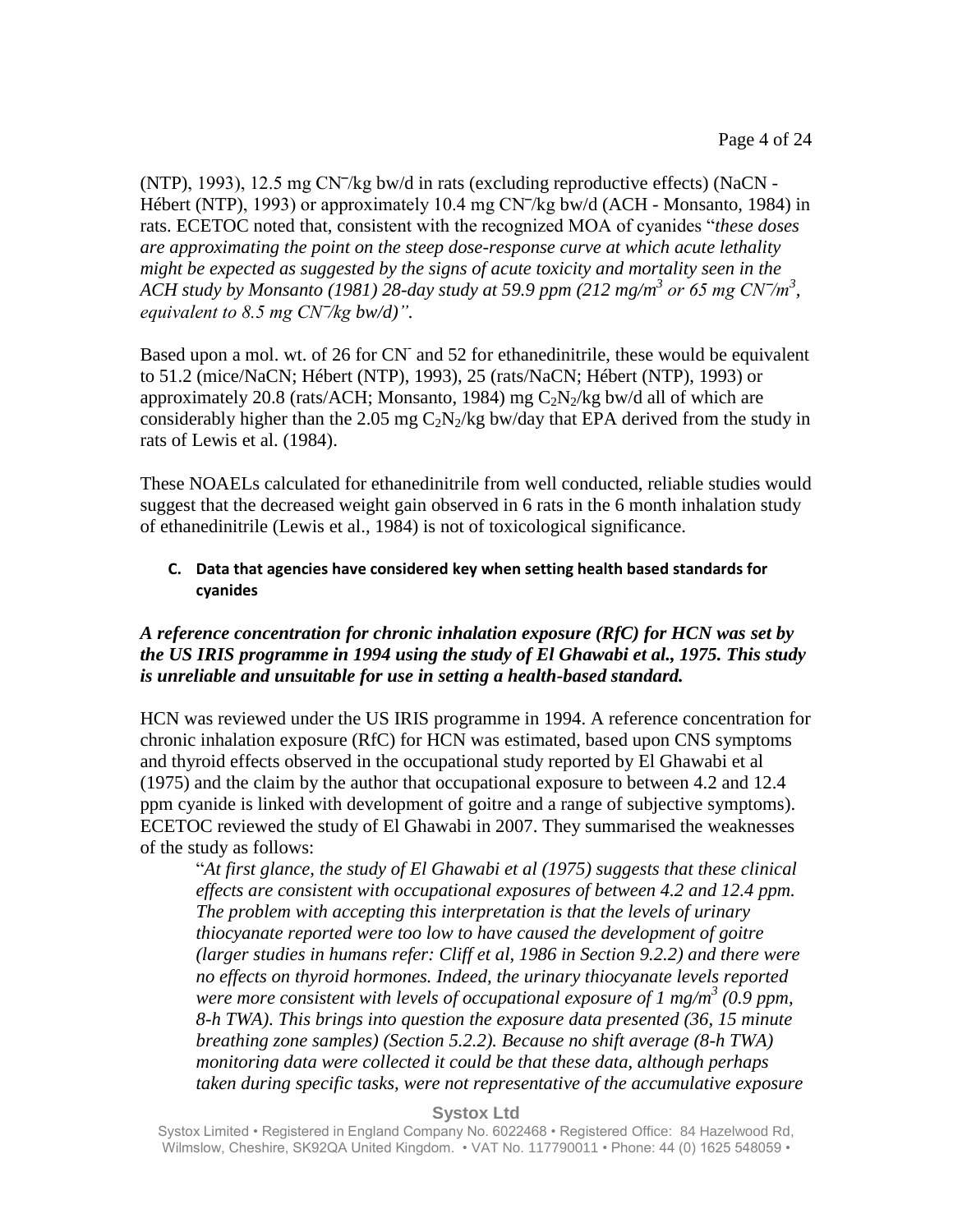*across a full shift (unlike the urinary thiocyanate data). If current exposures were as low as the thiocyanate data indicates the question remains what caused the goitre and the subjective symptoms that were reported. Goitre is not an acute response and is therefore indicative of a more prolonged exposure to cyanide. Indeed, the absence of effects on thyroid hormones would suggest that the thyroid disturbance that caused the goitre had been some time prior to the current study. Similarly, the questionnaire is likely not to have distinguished between current and past symptoms so it is quite possible that past exposures might have been much higher and these had caused both the goitre and the subjective symptoms. Because of this uncertainty, it must be concluded that the study of El Ghawabi et al (1975) is not sufficiently reliable to be used as the basis for establishing an occupational NOAEL*".

The numerous inconsistencies within this study and between this and other studies in the same industries (also reviewed by ECETOC in 2007) suggest that this study is not reliable and should not be used to set a health-based standard for cyanides.

**D. Considerations for selecting Uncertainty Factors to compensate for uncertainty when extrapolating from data in animals to humans.**

*EPA applied an overall Uncertainty Factor of 100 to the modified point of departure. This one error and one area for possible improvement. Firstly, the Interspecies AF for toxicokinetics is essentially allometry differences between rats and humans and this was already accounted for when different respiratory rates and body weights were taken into account in the modification of the NOAEL in rats. Secondly, EPA did not adequately consider chemical specific information on the known MOA and metabolism of cyanides when assigning AFs. These considerations justify use of a lower overall AF.*

The EPA methodology for deriving a TEL is described as consisting of 2 stages. Firstly, they convert an inhalation concentration given in rats to a systemic dose on a mg/kg basis then convert this to a human systemic dose on a mg/kg basis. Secondly, they then apply a 100-fold assessment factor to this to address uncertainties in the inter- and intra-species extrapolation and finally convert this to an inhalation concentration in humans.

The 100-fold assessment factor is described by EPA as consisting of the following components:

- 1) An AF of 4 for Interspecies (laboratory animal to human) uncertainties
- 2) An AF of 5 for Intraspecies variation (differences and sensitivities within the human population)
- 3) An AF of 1 for Exposure Duration (extrapolation from a subacute or subchronic exposure to a chronic exposure)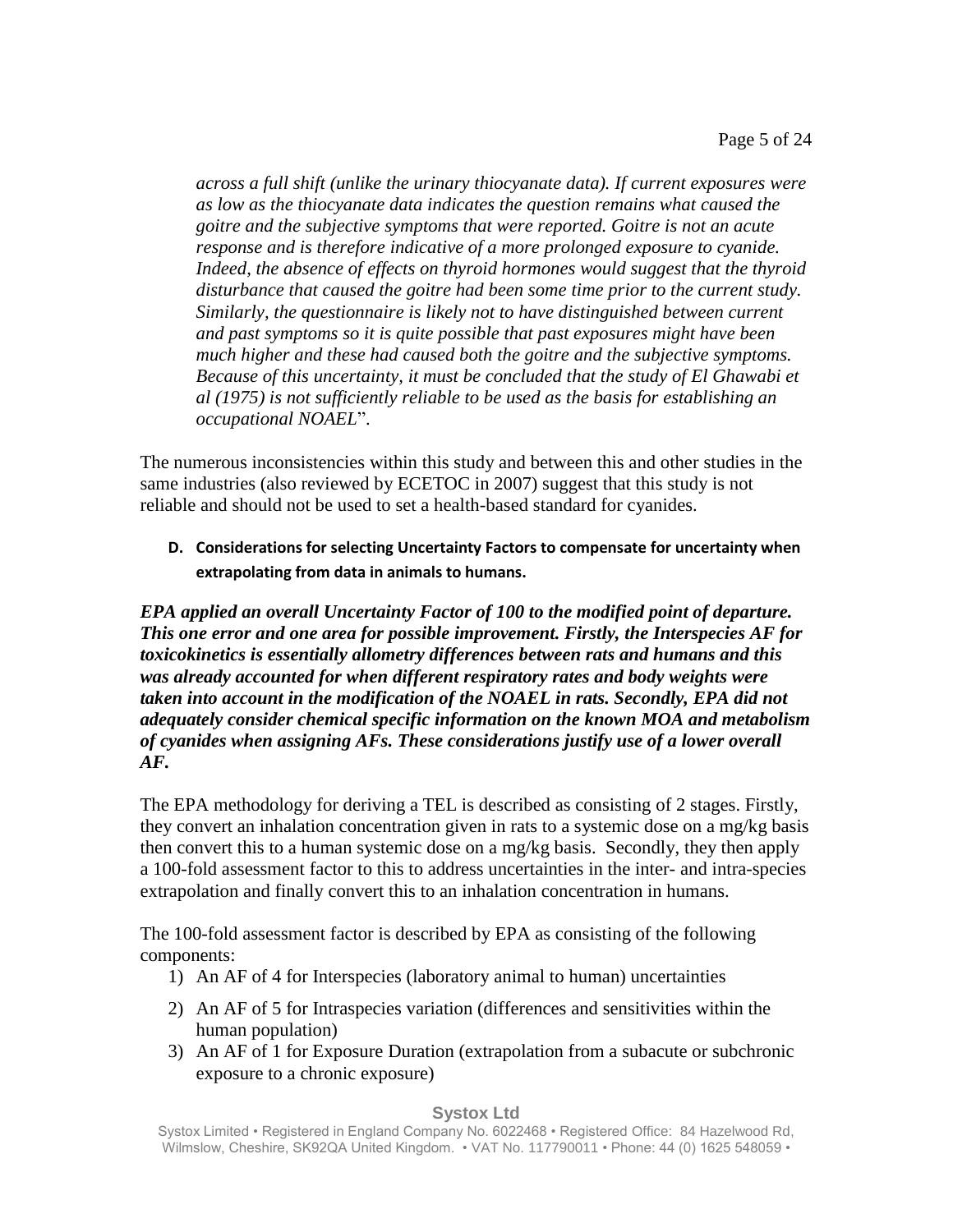- 4) An AF of 2 for Database Quality (Completeness and consistency of the data, reliability of alternative data, e.g. read across)
- 5) An AF of 3 for Modifying Factor (Professional assessment of the scientific uncertainties of the key study)

EPA recognised that AFs were not necessary for route to route extrapolation and extrapolation from a LOAEL to NOAEL. This gave an overall AF of 120 that was rounded down to 100.

While it should be acknowledged that assignment of AFs is in part science policy, there are aspects of this process that are based in science fact. The process of applying AFs has been developed by the international risk assessment community over the past 60 years and has found its way into regulatory guidelines and practices across the world.

The AFs for interspecies differences is comprised of 2 components, toxicokinetics (TK) and toxicodynamics (TD). The TK/TD split was originally proposed based on underlying data in rodents and humans related to basic physiological parameters, cardiac output, renal and liver blood flows (major determinants of clearance/ elimination) and are consistent with an approximately four-fold difference (according to the three-quarter power of the ratio of the body weight between rats and humans).

As recognised by EPA, typically a default AF of 100 (10x10) is applied where there is no knowledge of the MOA and toxicokinetics/dynamics of the substance in animals and humans. Neither is the case with Cyanogen. Hence deviation from using default conservative AFs is justified (WHO/IPCS 1994, 2005; EFSA, 2006; Meek et al. 1999, 2002; US EPA, 1994 and 2011).

In the case of ethanedinitrile there is a sound basis for deviation from use default AFs. Ethanedinitrile is structurally similar to cyanide and other nitriles. Although definitive metabolism and disposition data for cyanogen in humans or animals are not available, it is known that ethanedinitrile is converted in the body to yield one mole of hydrogen cyanide and one mole of cyanate (McNerney and Schrenk, 1960; Flury and Zernik, 1931, as cited in Kopras, 2012). Clinical signs noted in cyanogen-exposed animals are comparable to those noted in hydrogen cyanide-exposed animals. The MOA of ethanedinitrile, like other cyanides, is via interruption of cellular respiration by inhibiting cytochrome oxidase, thus blocking electron transfer to oxygen (Rieders, 1971). It's MOA and mechanism of detoxification is highly conserved within animal species. Data on HCN and cyanide salts is particularly relevant to the assessment of ethanedinitrile and has a significant impact on the selection of the most appropriate AFs.

The impact of correctly sub dividing the TK and TK component factors together with the informed use chemical specific information on the MOA etc. impacts the AFs used by EPA in the derivation of a TEL for ethanedinitrile in the following way: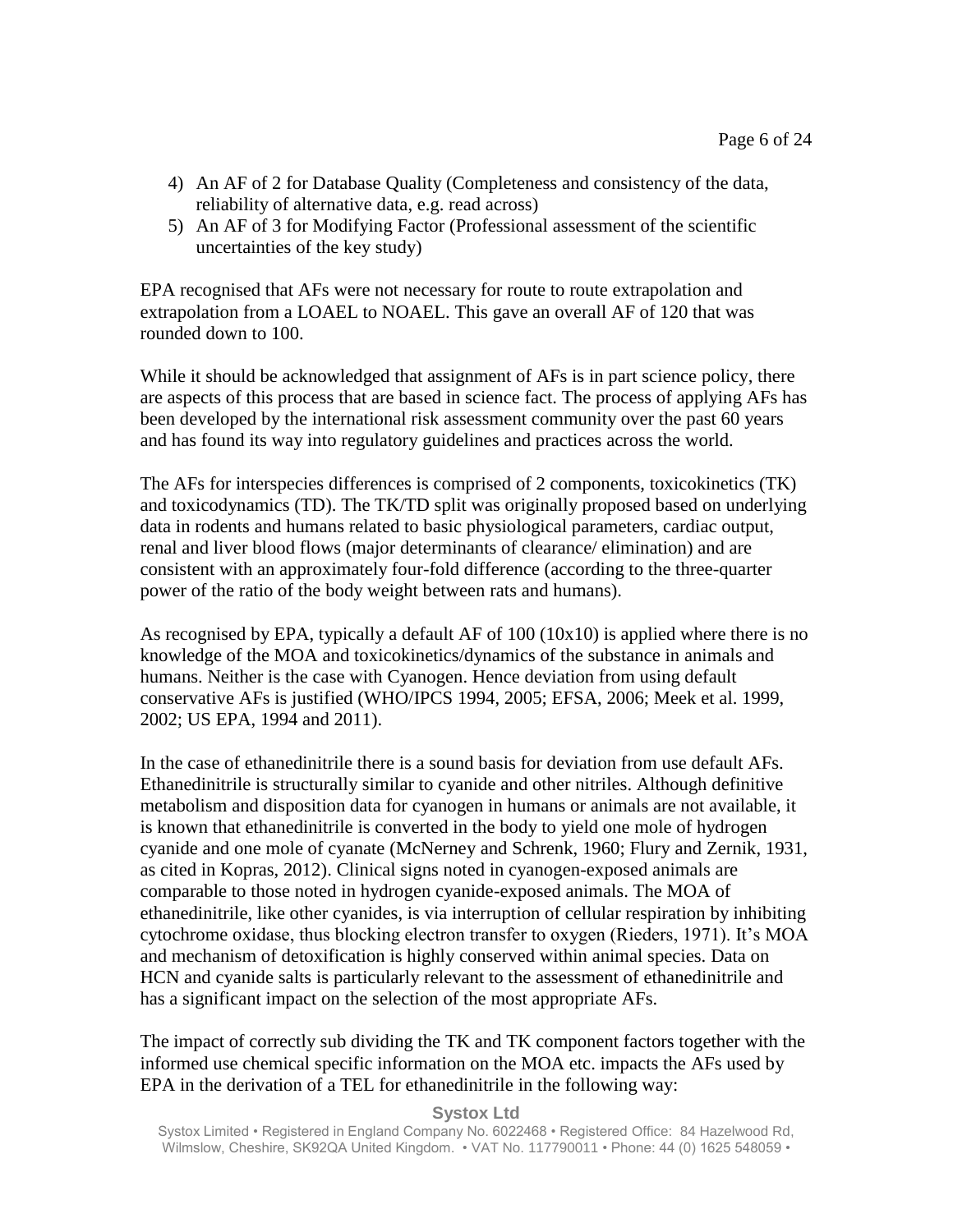## 1) Interspecies (laboratory animal to human) uncertainties EPA: 4

The AF for interspecies uncertainties is conventionally comprised of Toxicokinetic (TK) and Toxicodynamic (TD) subfactors.

# **The Toxicokinetic (TK) subfactor**

The TK factor principally accounts for allometric differences between rats and humans i.e. already accounted for when EPA modified to POD to take account of differences in respiratory rate and body weight between rats and humans. This double counting introduces a factor of 4 unnecessarily so if the modification is done at the POD the AF for TK differences should be 1.

In way of illustration:

Starting point: Male rats repeatedly exposed to cyanogen at 25 ppm for 6 h/day, 5 days/week for up to 6 months, experienced only decreased body weight. NOAEL 11.2 ppm  $(23.83 \text{ mg/m}^3)$ 

Accounting for differences in respiratory rate and body weight between rats and humans occurs in two part of the EPA calculation highlighted below:

"1) Rat atmospheric exposure NOAEL converted to an average daily intake (mg/kg bw dose) of ethanedinitrile. This was completed to adjust for rodent respiratory intake versus human respiratory physiological parameters.  $=$  [Rat alveolar ventilation rate (L/min)] x (min/hr) x [rat exposure time (hrs/day)] x (ethanedinitrile concentration mg/m<sup>3</sup>) x  $(m^3/1000 \text{ L}) / \text{rat } BW$  (kg) = 0.117 L/min x 60 min/hr x 6 hrs/day x 23.83 mg/m<sup>3</sup> x 1  $m^3/1000$  L / 0.35 Kg = 2.87 mg/kg bw/day x (5 of 7 day exposure correction) = 2.05 mg ethanedinitrile/kg bw day"

2.)"TEL = NOAEL / 100 = 0.0205 mg ethanedinitrile/kg bw/day TEL mg/kg bw/day dose converted to an atmospheric exposure level for humans ethanedinitrile mg/m<sup>3</sup> = TEL (mg/kg bw/day)  $\bar{x}$  human bw (kg) / daily human ventilation rate (m<sup>3</sup>/day) = [0.0205 mg/kg bw/day x 70 kg bw] / 20 m<sup>3</sup>/day = 0.072 mg/m<sup>3</sup> (0.034 ppm)."

In this way the TEL derivation converts the NOAEL in rats to an equivalent NOAEL in humans taking into account differences in breathing rates and body weights in rats and humans. While correcting for ventilation rate and body weight differences between rats and humans is necessary, this also is accounted for within the TK factor for allometric differences between rats and humans (4 in the case of rats to humans)

So by subsequently applying an interspecies AF of 4 takes account of allometric differences twice. This double counting introduces a factor of 4 unnecessarily so if the modification is done at the POD the AF for TK differences at this stage should be 1.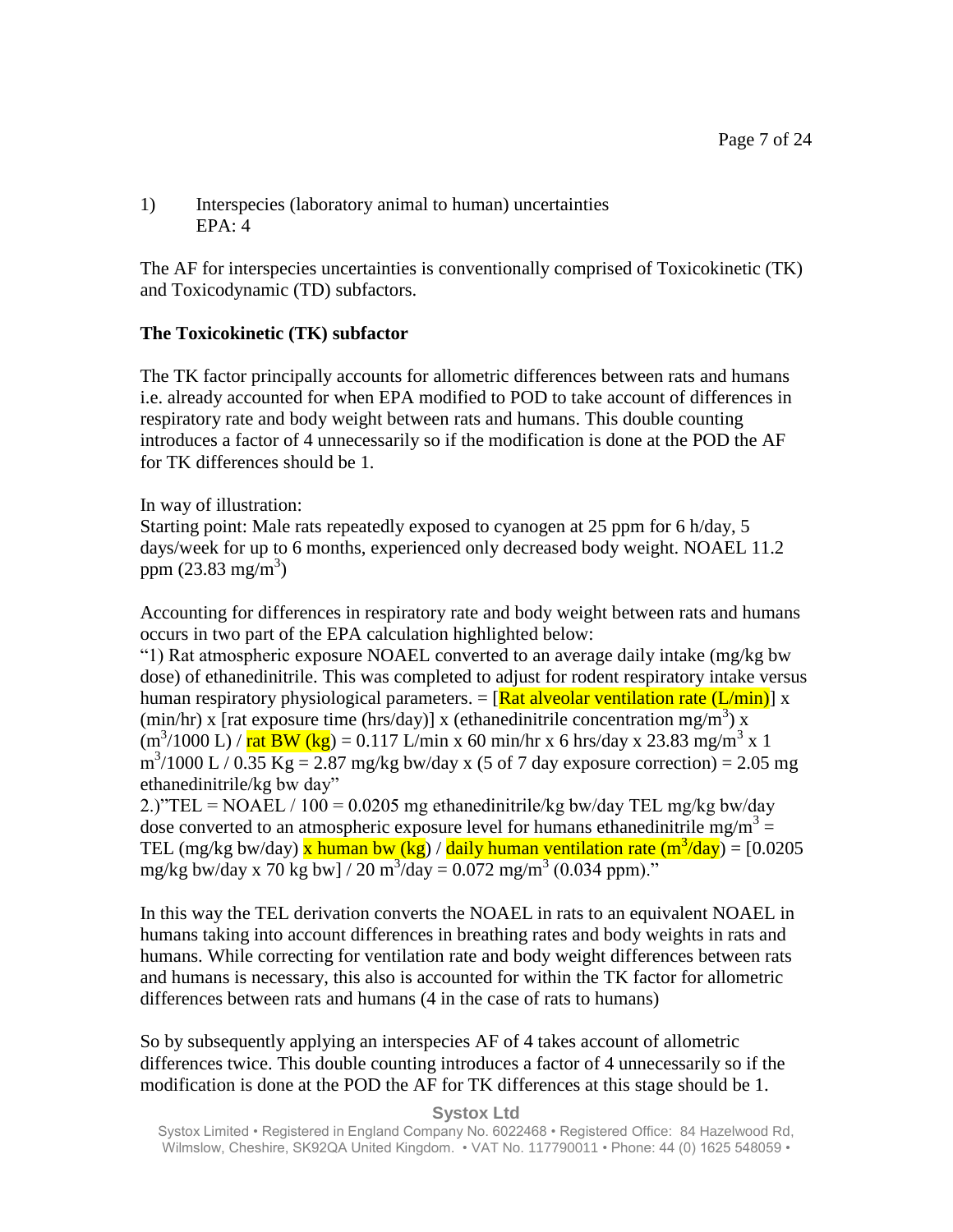For further reading and validation EPA is referred to ECH TGD Chapter R.8: Characterisation of dose [concentration]-response for human health, page 26, Table R. 8- 4 - when to apply allometric scaling (AS) factor.

If EPA were to delete the correction for ventilation rate and body weight differences between rats and humans from the calculation then as recognised by EPA a factor of 4, the default value used in the REACH technical guidance document and by ECETOC and WHO/IPCS to account for TK and metabolic differences between species, would apply.

## **The Toxicodynamic (TD) subfactor**

Toxicodynamics refers to the molecular, biochemical, and physiological effects of toxicants or their metabolites in biological systems and are result of the interaction of the biologically effective dose of the ultimate (active) form of the toxicant with a molecular target within the cell.

Although EPA makes reference to concerns over TD the application of an overall AF of 4 for Interspecies differences infers the use of a subfactor of 1.

EPA States "*In general, the main TD concern of chronic cyanide exposure in humans is disruption of thyroid metabolism from its detoxification to thiocyanate. Importantly, this effect appears to not have been manifested in the Lewis study. However, the EPA is concerned with the fact that different forms of cyanides (organic and inorganic) also appear to be capable of inducing different types of toxicities (e.g., kidney and CNS effects) with less known modes of action; and that there are different NOAELs in studies of similar duration from different cyanide forms. Thus different types of cyanides seem to manifest in different types of toxicity when exposed chronically. It is also unknown as to what the etiological basis was for the significant weight loss effect observed in the Lewis study rats and what it may correlate to in humans.*"

This level of concern deserves some detailed inspection and comment.

a) "*In general, the main TD concern of chronic cyanide exposure in humans is disruption of thyroid metabolism from its detoxification to thiocyanate."* Indeed, the most sensitive adverse effect observed in humans chronically exposed to inorganic and organic cyanides is their effect on thyroid function and hormones. ECETOC made an exhaustive review of the available data on such in both humans and concluded that "*Other studies (nutritional, epidemiological and clinical) indicate the absence of thiocyanate-mediated toxicity to the thyroid gland from daily doses equivalent to an occupational exposure (8-hour) of 7.5 mg CN‾/m<sup>3</sup> (time-weighted average) for humans with sufficient dietary iodine and normal kidney function. The acutely toxic cyanide concentration that can be tolerated by humans may be of the same order of magnitude. Sensitive sub-*

**Systox Ltd**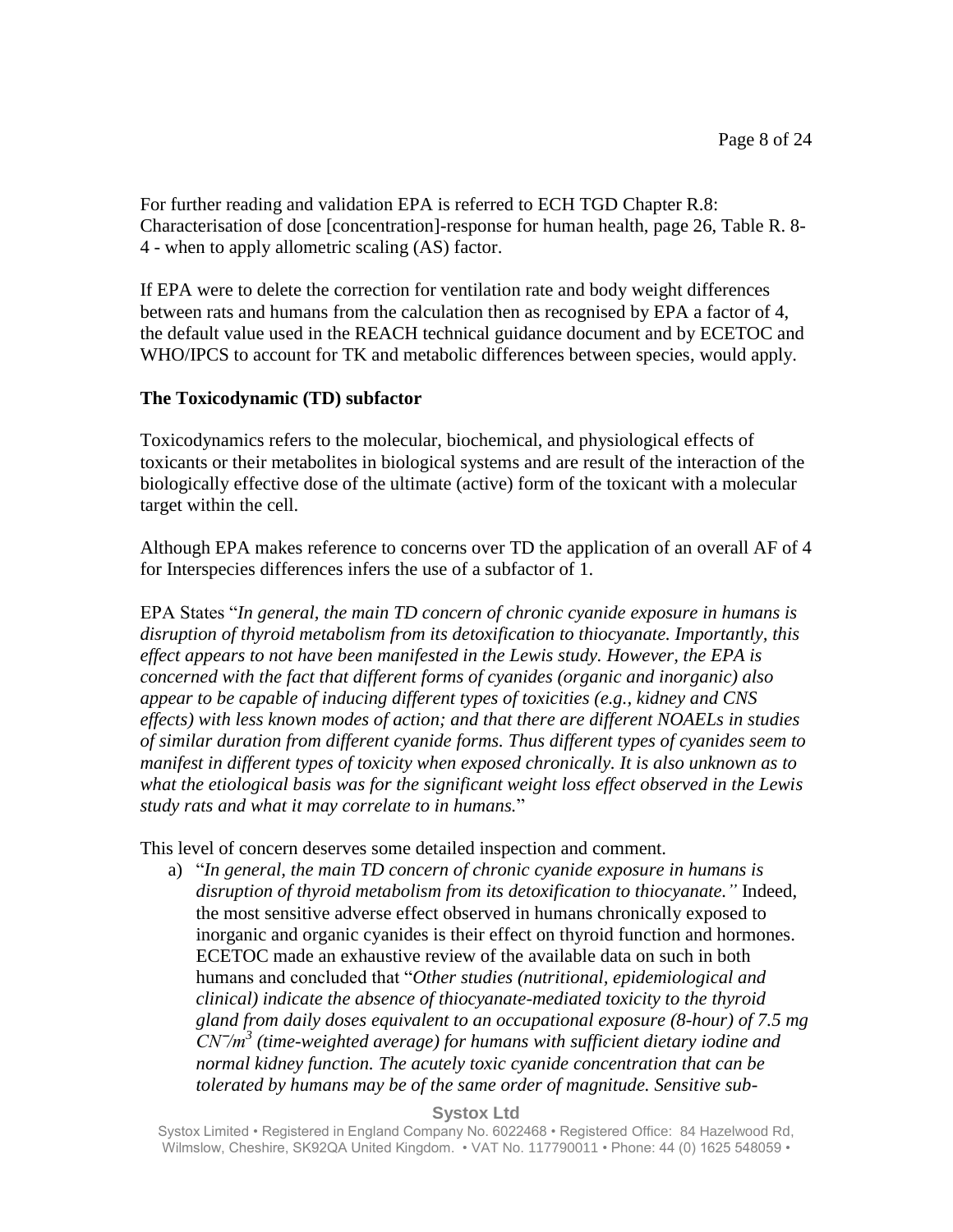*populations would include individuals with insufficient dietary iodine, insufficient thiosulphate supply (e.g. in the case of malnutrition) and impaired renal function.*" This Human NAOEL equates to an occupational exposure (8-hour) of 5 mg  $C_2N_2/m^3$  or 2.5ppm for the general population (7.5x8/24x2(mol wt)  $C_2N_2/HCN$ ). The proposed TEL is sufficiently protective of this concern.

- b) *"Importantly, this effect appears to not have been manifested in the Lewis study."*  As indicated the Lewis study may suffer from some limitations. Most importantly is the fact that effects on thyroid and thyroid hormones are well recognised and the NOELs in the fully valid studies on other cyanides cited by ECETOC (51.2 (mice/NaCN; Hébert (NTP), 1993), 25 (rats/NaCN; Hébert (NTP), 1993) or approximately 20.8 (rats/ACH; Monsanto, 1984) mg  $C_2N_2/kg$  bw/d) are significantly higher than the highest concentration used in the Lewis study (equivalent to 2.87 mg  $C_2N_2/kg$  bw day – based upon EPA's calculation minus the 5/7 day correction). On this basis it is no surprise that effects on thyroid hormones or organ weight were not detected.
- *c)* "*However, the EPA is concerned with the fact that different forms of cyanides (organic and inorganic) also appear to be capable of inducing different types of toxicities (e.g., kidney and CNS effects) with less known modes of action; and that there are different NOAELs in studies of similar duration from different cyanide forms. Thus different types of cyanides seem to manifest in different types of toxicity when exposed chronically."* This not true. The ECETOC review of 2007 went to considerable lengths to explain the challenges with designing studies with cyanides due to the steep dose response curve for acute toxicity(lethality), the proximity of this to the dose response curve for repeated exposure effects and the observation that dosing regimens employed in less well designed studies fail to account for bolus toxicity often resulting in acute poisoning. This is further confounded by practical aspects such as tainting of drinking water by cyanides (bitter almonds taste) resulting in sustained abstinence and gorging; requirement of adequate dietary iodide and fluctuating background hormone levels. In those studies referred to by EPA as having "*different types of toxicities (e.g., kidney and CNS effects)"* these are without exception due to the contribution of acute toxicity and/or bad study design and interpretation and not *"less known modes of action"*  which do not occur. Indeed, ECETOC also reviewed the clinical experience of use of sodium nitroprusside used to treat hypertensive emergencies and to improve the hemodynamics of chronic heart failure and acute myocardial infarction for many years, noting that "*From studies in human patients, infusion of up to 100 to 150 µg sodium nitroprusside/min (44 66 µg CN‾/min) did not lead to any signs of cyanide toxicity (Schulz et al, 1982; Schulz, 1984). These authors claimed that chronic exposure above these levels will cause fatal poisoning."* This provides direct evidence in humans that chronic exposure at sub-lethal doses of cyanides does lead to "*different types of toxicities".*
- d) *"It is also unknown as to what the etiological basis was for the significant weight*  loss effect observed in the Lewis study rats and what it may correlate to in

### **Systox Ltd**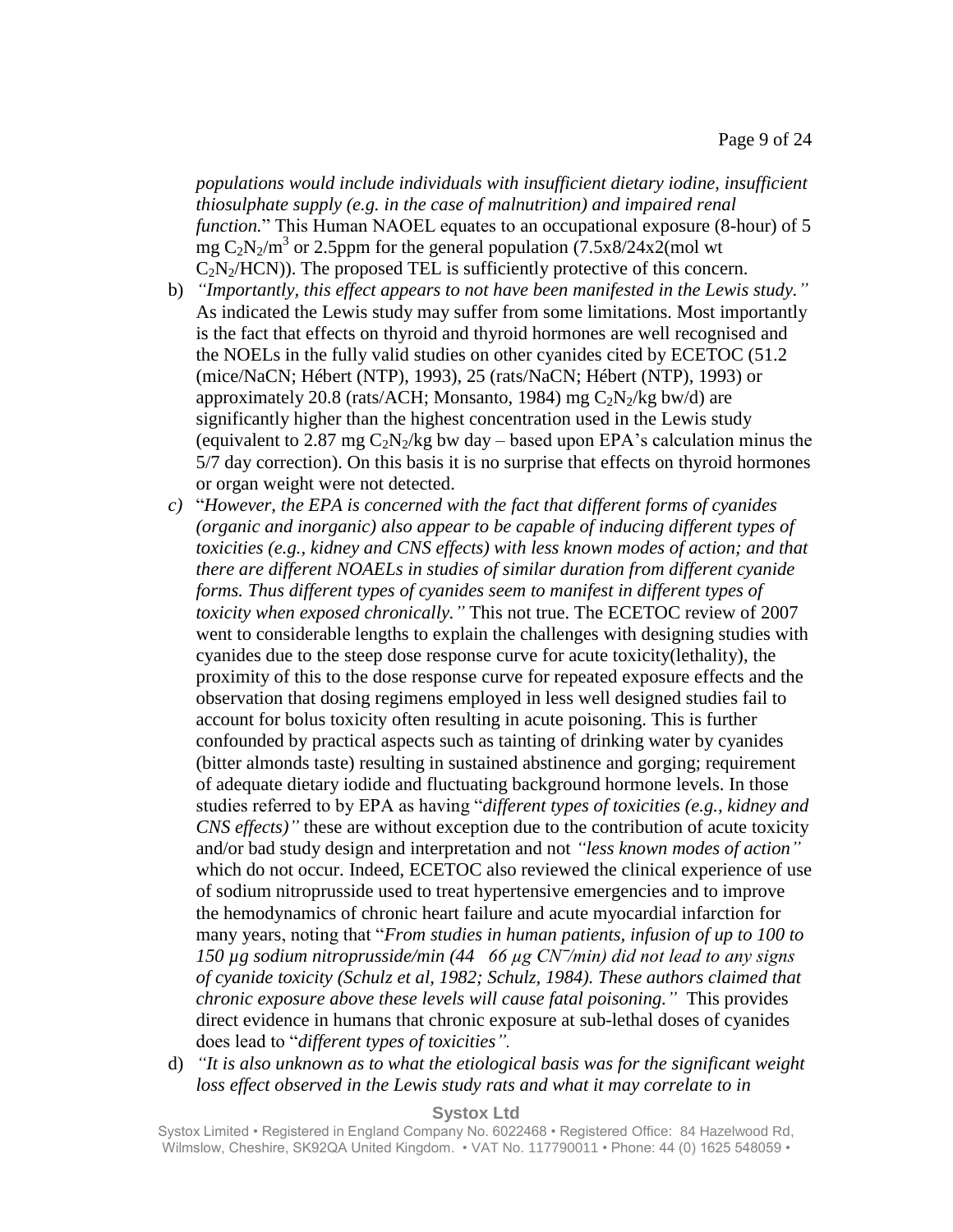*humans.*" Here I have to agree with EPA other than it was a claimed "significant reduced body weight gain" not loss. There is no logical basis for this effect in the absence of any effect on any other parameter. I suspect that this is an artifact of the small group sizes used – only 6 animals in the T-25 test group at 6 months forming the POD. The lower terminal body weights of the control (T-C) rats compared with the T-11 animals points to a wide variability in animal weights. Since no individual animal weights or interim kill animal weights were included in the paper it is impossible to determine if this effect was substance related or not.

In conclusion, therefore, the analysis of concern for TD variability is not supported by the available information when reviewed properly.

Rather, in the case of ethanedinitrile, once within the body the toxic entity is HCN and differences in the MOA of HCN between rats and humans, or indeed any mammalian species, are not expected. Cyanides are commonly recognised (Hartung, ECETOC and many reviewers) as amongst the most rapidly acting chemical toxicants known. Their MOA is highly conserved amongst living species from plant to bacteria, insects, animals and birds (see ECETOC review of 2007 for a comprehensive review) rendering it unlikely that there will be significant TD differences between rats and humans. Accordingly a TD factor of 2.5 conventionally applied for remaining differences is not required.

In this respect the chemical specific information supports an AF of 1 for Toxicodynamic differences as inferred by EPA's assessment.

## **2.) Intraspecies variation (differences and sensitivities within the human population) EPA: 5**

Here EPA states "*Although the default UF is 10 (unless TK and TD factors are considered) the EPA utilized a factor of 5 as defined by ECETOC as insufficient information is available to quantitatively estimate the variability in human susceptibility to chronic ethanedinitrile exposure and the TK and TD of ethanedinitrile in humans is also unknown.*"

EPA goes on to state "*The primary concern of chronic cyanide toxicity is associated with the cyanide detoxification metabolite thiocyanate. The effect of the thiocyanate metabolite on human thyroid function triggers a wide range of concerns in fetuses, children, and adults with the possibility of gender sensitive differences (see discussion of susceptible populations in the US-EPA IRIS report). The staff believe a default value of 5* 

### **Systox Ltd**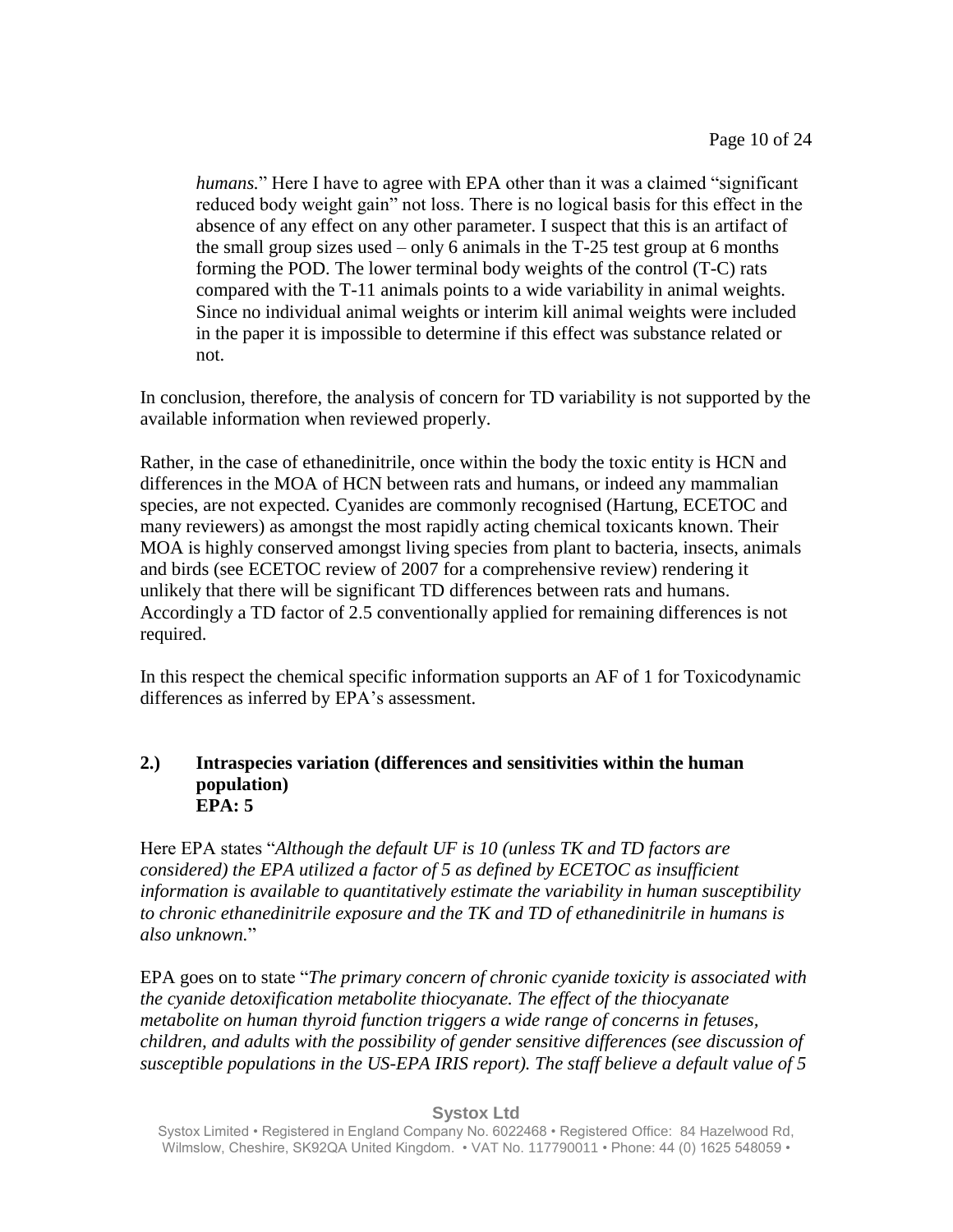*would be sufficient to account for human population variation and the unknown potential effects of ethanedinitrile to humans."*

On this basis there are two substances of toxicological concern to EPA that require addressing i.e. the toxic moiety containing the functional −C≡N group (whether ethanedinitrile or HCN) and the detoxification metabolite, thiocyanate.

EPA recognises the contribution of TK and TD components in determining the intraspecies AF but as they consider that there are not quantifiable leans towards the use of a default AF of 5 recommended by ECETOC without further justification. By using the default AF of 5 recommended by ECETOC over a value of 10 which more conventionally used, EPA assumedly recognise that intraspecies (within human) variability is likely to be low.

As recognised by EPA the AF for intraspecies differences within the general population and used by agencies across the world is 10. Again this is comprised of 2 components and it is necessary to look at the component factors to understand how chemical specific information may inform on the overall AF. The TK/TD splits for interspecies differences have been assigned as being 3.16-fold (normally rounded to 3.2) in the absence of data allowing them to be determined more precisely.

EPA claims that there is no quantifiable data to allow them to be determined more precisely. This is true there is no quantifiable data but EPA have assigned other AFs within this assessment based upon qualitative assessments so it is valid to include a closer consideration of the available qualitative data.

# **The Toxicokinetic (TK) subfactor**

a) The toxic moiety containing the functional−C≡N group (whether ethanedinitrile or HCN)

Ethanedinitrile is a relatively small (Mol wt. 52), water soluble molecule that is likely to be absorbed readily by the inhalation routes of exposure.

As stated above, ethanedinitrile is converted in the body to yield one mole of hydrogen cyanide and one mole of cyanate (McNerney and Schrenk 1960; Flury and Zernik, 1931, as cited in Kopras, 2012). Half-life data do not exist for ethanedinitrile metabolism although based upon the observation that the acute toxicity is about a factor of 2.5 less than that of hydrogen cyanide it is likely that some combination of hydrolysis and metabolic conversion to HCN e.g. via P450 enzymes may play a role in its systemic toxicity (Silver et al., 1999).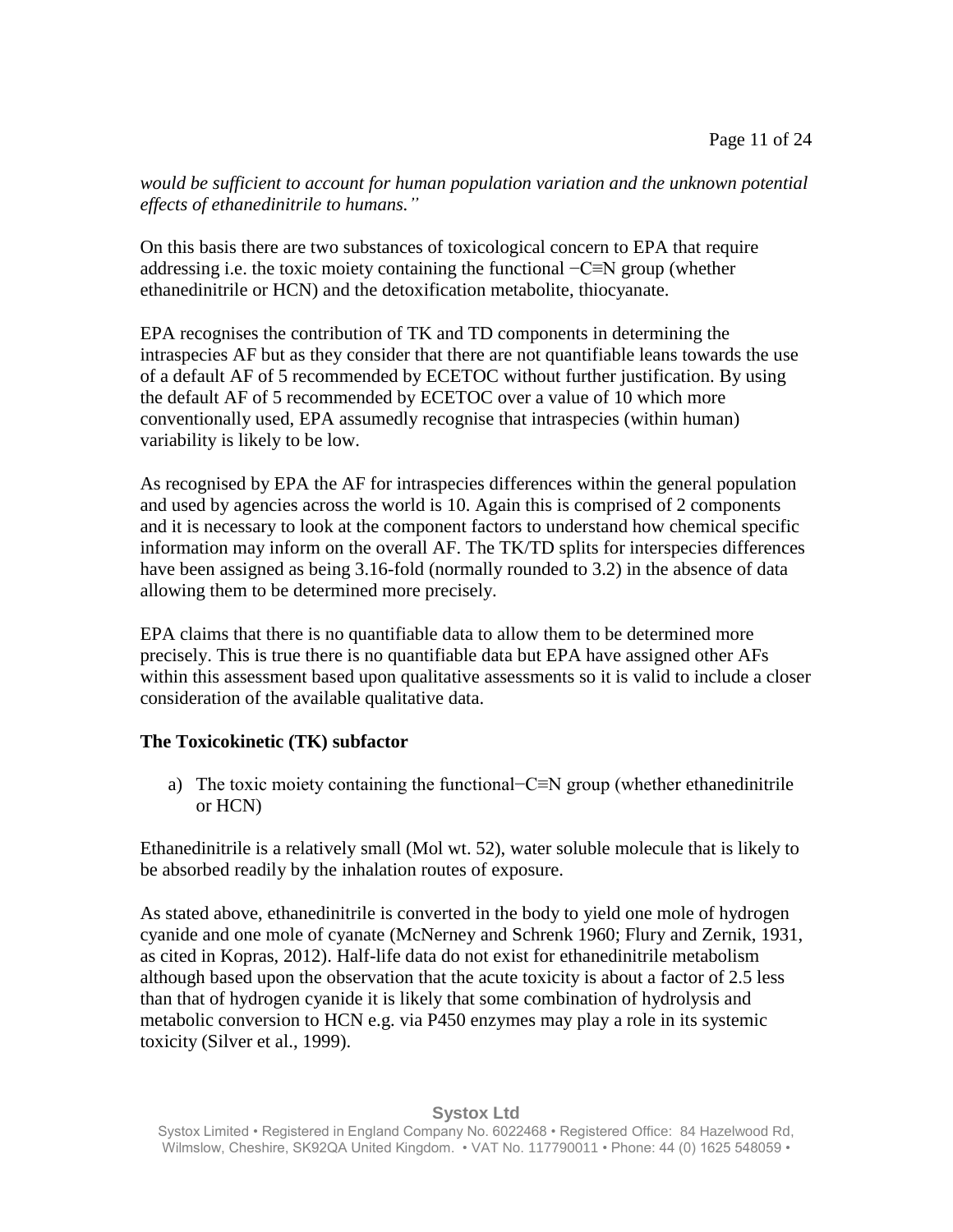The detoxification of cyanides in humans is the same as in rodents and is well characterised (again refer to the ECETOC review for detailed literature). The main route of metabolism of HCN and other nitriles is enzymatic (rhodanese) trans-sulphuration into thiocyanate. Inter-individual variation in serum rhodanese activity can vary by a factor of 6 (Nawata et al, 1991) or 3 to 8 (Narendranathan et al, 1989). However, rhodanese is present in all body tissues in considerable excess and not rate-limiting (Himwich and Saunders, 1948; Schulz et al, 1982), unlike thiosulphate, which may be only available in the body in small amounts depending on the nutritional status (Schulz et al, 1982). No major polymorphisms have been identified to date. A rare hereditary disease, Leber's optic atrophy has been linked by some authors to a deficiency in rhodanese activity (Cagianut et al, 1984; Wilson, 1965, 1983; Poole and Kind, 1986), but this was not confirmed by other authors (Pallini et al, 1987; Berninger et al, 1989; Whitehouse et al, 1989). Protein deficient populations are more susceptible to cyanide intoxication as thioamino acid levels are reduced. Other sensitive sub-populations will include people with impaired renal function and low dietary iodide. On this basis the default AF for toxicokinetics of 3.2 is appropriate.

On this basis the default factor of 3.2 for Toxicokinetics differences appears justified.

b) the detoxification metabolite, thiocyanate

In this regard it is worth pointing out that there is reliable data on the effects of thiocyanate after prolonged exposure. In a 2-year study, F344 rats (20/sex/group) were given sodium thiocyanate (0.32% NaSCN) in drinking water for 5 days per week for up to 112 weeks. The dose levels were approximately 250 mg NaSCN/kg bw/d as stated by the authors (corresponding to  $179 \text{ mg }$  SCN $\frac{7}{kg}$  bw/d). No increase in mortality and no increase in tumour incidence were reported compared to controls. No other effects were reported in the publication (Lijinsky and Kovatch, 1989). This NOAEL of 2.2 mM SCN<sup>-</sup>/kg bw/day is 40 times higher than the highest concentration of 0.055 mM  $C_2N_2/kg$ bw/day used in the Lewis study clearly indicating that thiocyanate toxicity is not of concern.

Furthermore, former use of sodium or potassium thiocyanate as an antihypertensive drug and experiences with antihypertensive therapy with sodium nitroprusside suggests that serum levels of 20 to 40  $\mu$ g SCN $^{\prime}$ /ml would not lead to adverse effects in healthy humans although they may aggravate pre-existing goiter (reviewed by ECETOC, 2007).

Consequently, any concern over the toxicity of thiocyanate would be more than adequately addressed by the use of the default factor of 3.2 for Toxicokinetics difference.

## **The Toxicodynamic (TD) subfactor**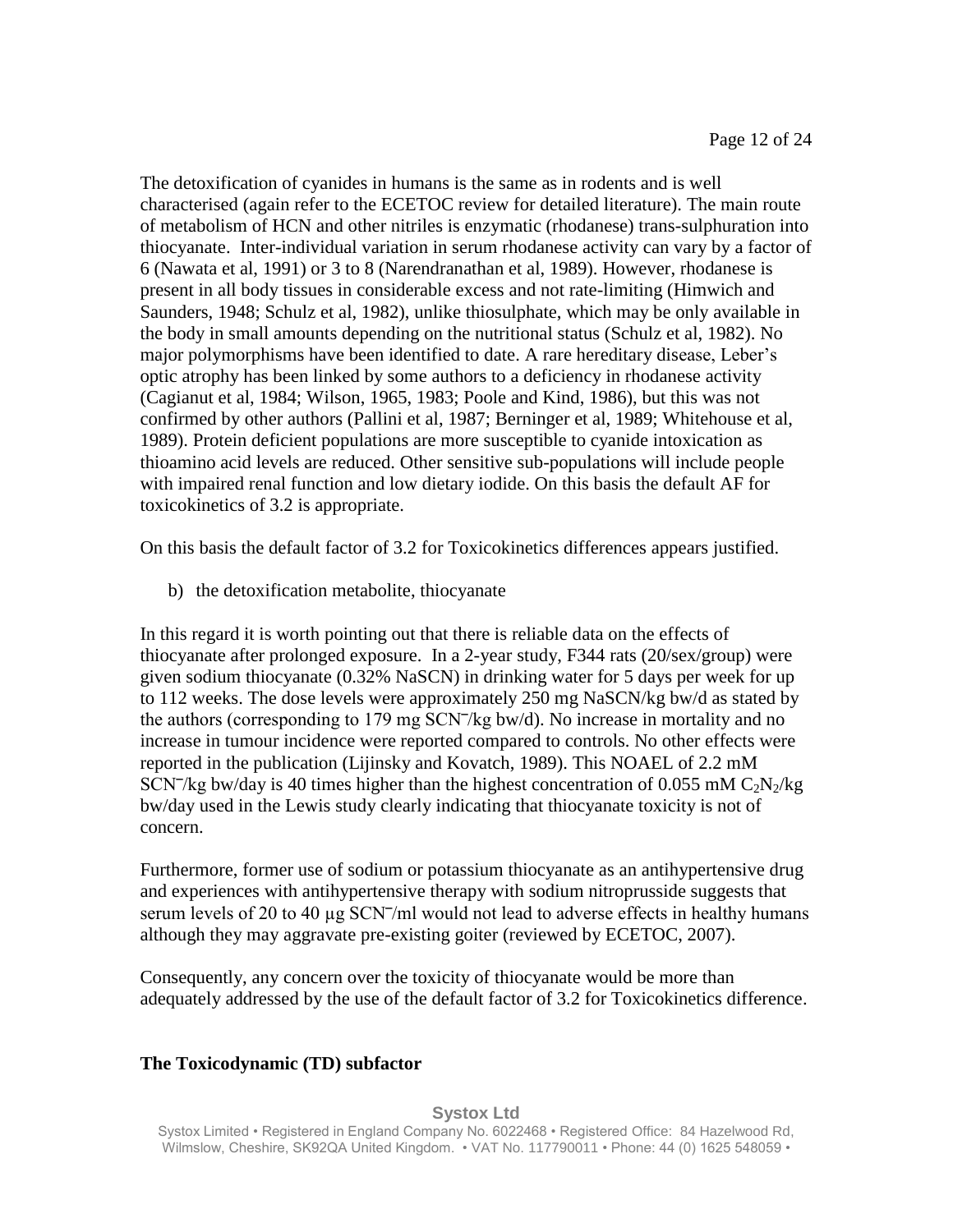As stated earlier, toxicodynamics refers to the molecular, biochemical, and physiological effects of toxicants or their metabolites in biological systems and are result of the interaction of the biologically effective dose of the ultimate (active) form of the toxicant with a molecular target within the cell. By definition it excludes factors that determine TK.

Again, EPA's concern relate to both the toxic moiety containing the functional−C≡N group (whether ethanedinitrile or HCN) and the detoxification metabolite, thiocyanate.

a) The toxic moiety containing the functional−C≡N group (whether ethanedinitrile or HCN)

Clinical signs noted in ethanedinitrile-exposed animals are comparable to those noted in hydrogen cyanide-exposed animals consistent with the MOA being like other cyanides, i.e. via interruption of cellular respiration by inhibiting cytochrome oxidase, thus blocking electron transfer to oxygen (Rieders, 1971). Consideration of the structure of ethanedinitrile (e.g. using OECD toolbox) does not alert to the presence of other functional groups other than the −C≡N group so it is unlikely that there are other AOPs that require consideration regarding acute toxicity. Since, this recognised MOA and is highly conserved within animal species so not only is there anticipated to be very limited variation in TD between individuals but also data on HCN and other nitriles that share the same common MOA will be relevant to the assessment of ethanedinitrile. So, in regard to direct toxicity, the use of an overall AF of 1 for TD differences would appear appropriate in regard to the functional−C≡N group.

b) the detoxification metabolite, thiocyanate

Thiocyanate is a potential thyroid disruptor due to its capacity to inhibit the uptake of iodide by the thyroid. Thiocyanate also interacts with the enzymatic reactions associated with iodide organification and thyroid hormone synthesis. There is no information in the literature to indicate that there are inter-individual differences in sensitivity.

EPA's concern over "*a wide range of concerns in fetuses, children, and adults with the possibility of gender sensitive differences (see discussion of susceptible populations in the US-EPA IRIS report)*" relates to the MOA of thiocyanate on the thyroid and thyroid hormones and the effects thereof. Such concerns are only valid if there are perturbations in hormone levels outside the normal homeostatic range. However, in the absence of any effect on the thyroid and hormone levels it is hard to entertain how these consequential adverse effects might occur. As stated previously the NOAEL for effects on thyroid hormones is estimated to be 5 mg  $C_2N_2/m^3$  or 2.5ppm for the general population which is much higher than any proposed TEL for ethanedinitrile. Accordingly no additional AF is considered necessary.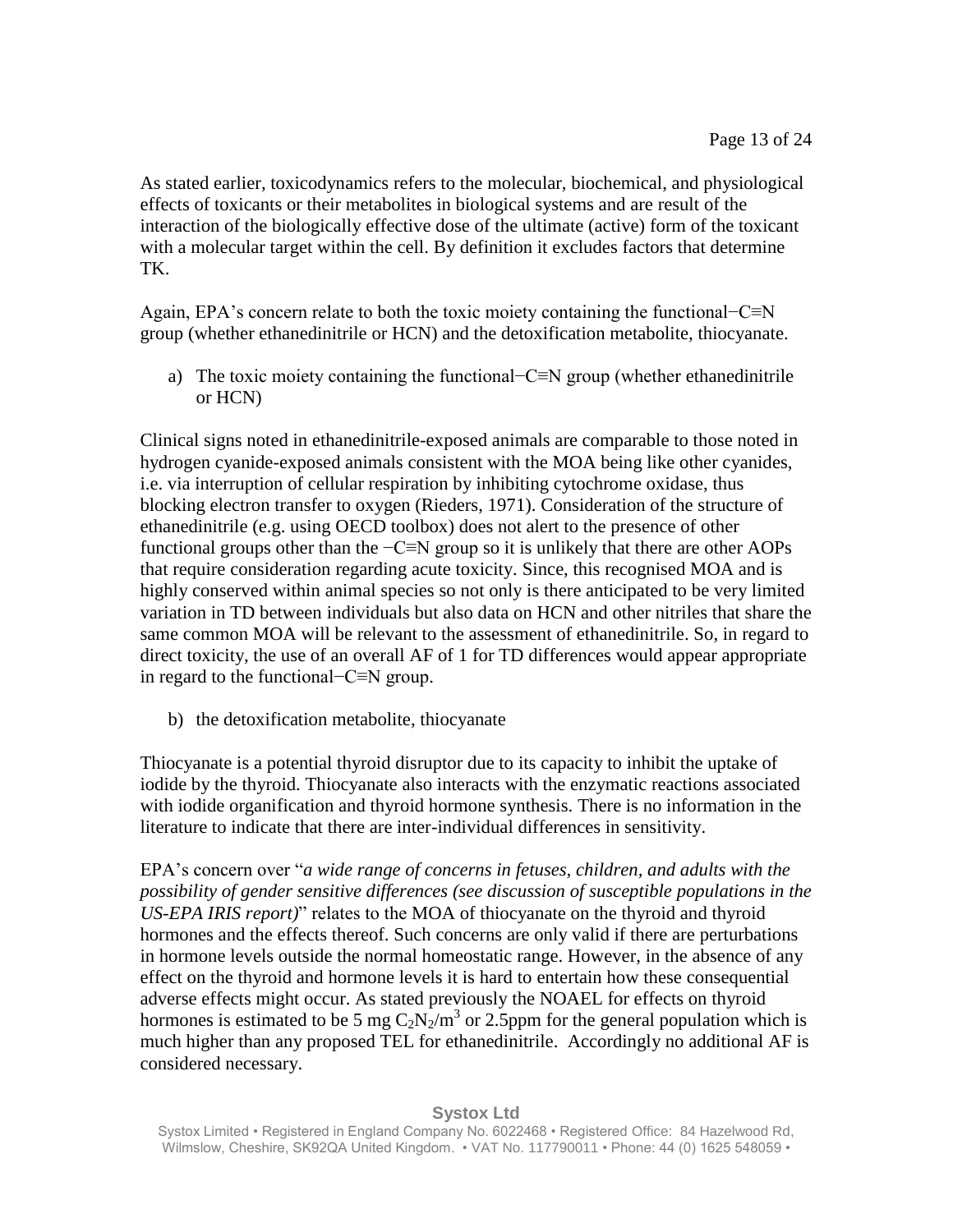## **3.) Route to route extrapolation (difference in route animals were exposed versus humans) EPA: NA**

No route to route extrapolation is required as both the study route in rats and the target rout in humans is inhalation.

## **4.) LOAEL to NOAEL (extrapolation from a LOAEL when a NOAEL is not available) EPA: NA**

The Point of Departure based upon the study or Lewis or those of Hébert (NTP) and or Monsanto are all NOELs or NOAELs so no adjustment is required.

### **5.) Exposure Duration (extrapolation from a subacute or subchronic exposure to a chronic exposure) EPA: 1**

EPA state that "*the key study used to calculate the TEL was an inhalation study of six months in duration. Chronic toxicity studies typically consist of an exposure duration of 12 months or more, thus, the Lewis study is considered to be sub-chronic in nature. Although most risk assessment guidelines state the need for an UF of 2 to be added for calculating risk from a sub-chronic to a chronic study, it is believed to be based on the fact that most sub-chronic studies are of 90 days in exposure. The California OEHHA indicates an UF of 1 can be used for studies that have a duration that is >12% of an animal's life span. Staff note that the lifespan of a laboratory rat is circa 2 years so 12% of that is ~3 months.*"

This is consistent with standard practice. Furthermore, the study of Lewis is of sufficient duration based upon the premise that the known MOA would suggest that that even by 90 days a steady state conditions would have been achieved and that conduct of a longer duration study is unlikely to change the NOAEL. An overall AF for the study duration of 1 is therefore considered appropriate.

## **6.) Database Quality (Completeness and consistency of the data, reliability of alternative data, e.g. read across) EPA: 2**

EPA states "*Although there is a very large and extensive data base on systemic cyanide toxicity that can be used in the qualitative assessment of the systemic toxicity potential of ethanedinitrile gas there is only one repeated dose toxicity study available to quantitatively assess its hazard potential. Furthermore, it is important to point out that* 

**Systox Ltd**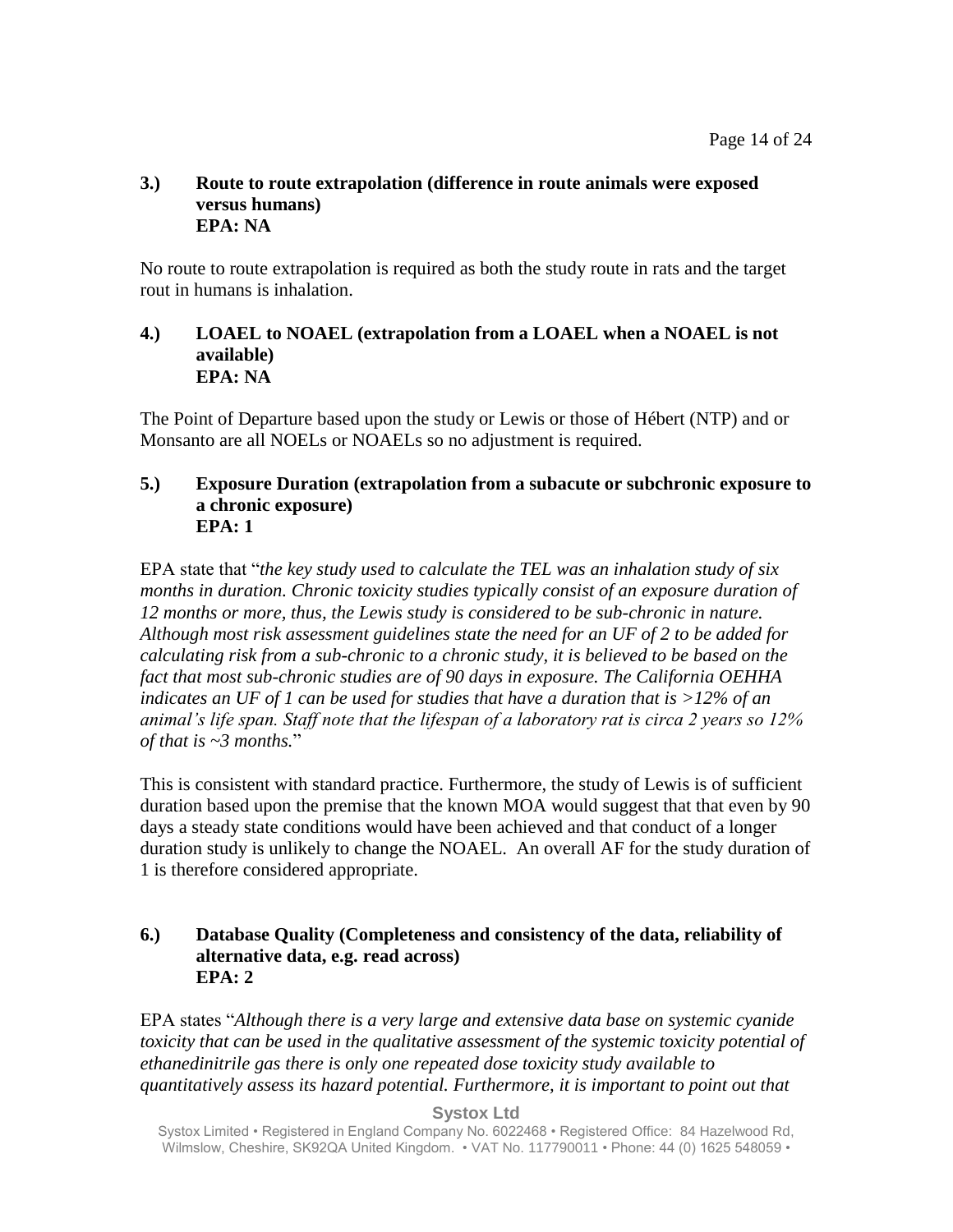*the vast majority of the studies assessing cyanide toxicity were conducted using oral (water or dietary) exposures. Thus, the data base available to assess other toxicity endpoints is reliant on read-across oral studies as opposed to inhalation. The utilization of these data in the absence of TK information on ethanedinitrile is a concern that needs to be accounted for.*"

There are two points that are worth addressing:

- a) "*Although there is a very large and extensive data base on systemic cyanide toxicity that can be used in the qualitative assessment of the systemic toxicity potential of ethanedinitrile gas there is only one repeated dose toxicity study available to quantitatively assess its hazard potential".* The first part of the sentence is correct there is a very large and extensive database on the systemic toxicity of "cyanides". The ECETOC review of 2007 bears witness to this. However this statement is linked to the claim that "*there is only one repeated dose toxicity study available to quantitatively assess its hazard potential"*. This is untrue if one extends the scope of the determination to include other chemicals of the class of cyanides and nitriles that dissociate readily to release CN<sup>-</sup>ions (Hartung, 1963). Other members of this class are HCN, simple salts (such as sodium, potassium, calcium and ammonium) of HCN and acetone cyanohydrin (Hartung, 1963, ASTDR, 2006, ECETOC, 2007). If these chemicals are included then since there are other reliable oral and inhalation studies available on these chemicals (see ECETOC, 2007) this claim is misleading.
- b) *"Furthermore, it is important to point out that the vast majority of the studies assessing cyanide toxicity were conducted using oral (water or dietary) exposures. Thus, the data base available to assess other toxicity endpoints is reliant on read-across oral studies as opposed to inhalation. The utilization of these data in the absence of TK information on ethanedinitrile is a concern that needs to be accounted for.*"

Again, the first part of the sentence is correct there is a very large and extensive database consisting of studies employing oral administration (gavage, dietary, drinking water) on the systemic toxicity of "cyanides". Again, the ECETOC review of 2007 bears witness to this. For repeat dose toxicity of ethanedinitrile apart from the limited study of Lewis there is a reliance on read-across oral studies (2 studies by Hébert (NTP)) but there is also an inhalation study on acetone cyanohydrin (ACH) (Monsanto 1984). EPA states that "*The utilization of these data in the absence of TK information on ethanedinitrile is a concern that needs to be accounted for.*" This concern does not take into account the fact that the ADME of these read across salts of HCN and ACH is well understood and indicate rapid absorption and wide distribution of the common toxic moiety, HCN, within the body so they represent a worst case from which to read-across to ethanedinitrile.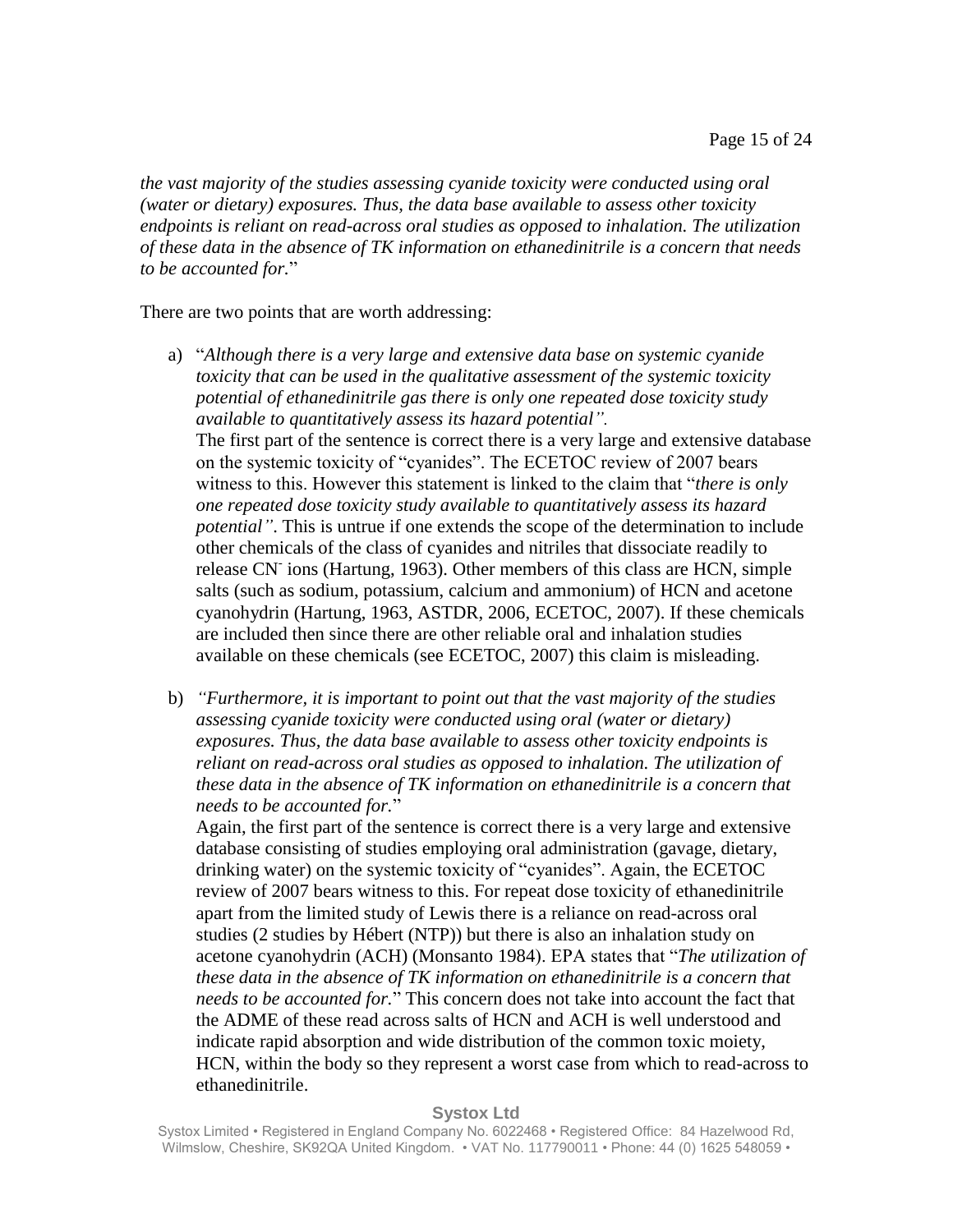Hence, although chemical specific information is lacking on ADME of ethanedinitrile read across to these chemicals would suggest that the conservative default AFs for intraspecies variation in humans would be sufficient to compensate for these uncertainties. An AF of 1 therefore considered appropriate.

### **7.) Modifying Factor (Professional assessment of the scientific uncertainties of the key study) EPA: 3**

EPA assigns a modifying factor of 3 to account "*professional assessment of the scientific uncertainties of the key study*". This type of factor is referred to as "Quality of whole database" in ECHA TGD terminology. ECHA TGD on page 30 describes this factor as "*To account for deficiencies in the available data set and in identifying its magnitude, the assessor should consider both the data lacking and the data available. When there are deficiencies in the toxicity studies considered crucial to provide useful information for establishing the starting point, extra caution should be taken to address this scientific uncertainty in deriving the DNEL. Further, in order to account for data gaps and deficiencies in the available data set and in identifying its magnitude, the assessor should consider the nature of the effect occurring in particular organ systems, endpoints as well as at different life stages."*

ECHA TGD goes on in the same paragraph to state *"Special consideration should also be given to alternative data, e.g. in vitro data, (Q)SAR, read across or chemical categories."*

In this regard, EPA's concern over the reliability of the key study and in particular its recognition that the study was likely conducted in the notorious Industrial Bio-test Laboratories (IBT) is fully justified. EPA should also perhaps have noted that reduced body weight gain was not just limited to the 25ppm group compared with controls but was also seen in the control group compared with the 11ppm group and each of these findings was only based upon a group of 6 animals. Since there was an absence of any corresponding effect in any parameter measured questions the toxicological relevance of the finding.

EPA explains that "*Part of the UF assigned is also associated with study duration*" for which it assigned an AF of 1.

It is contested that in line with ECHA TDG TGD guidance and recognised practice use of read-across data could both cast some light on the reliability of the Lewis study findings as well as increase overall confidence in the assessment by introducing other high quality, reliable studies upon which a more robust POD could be established. Again, consistent

#### **Systox Ltd**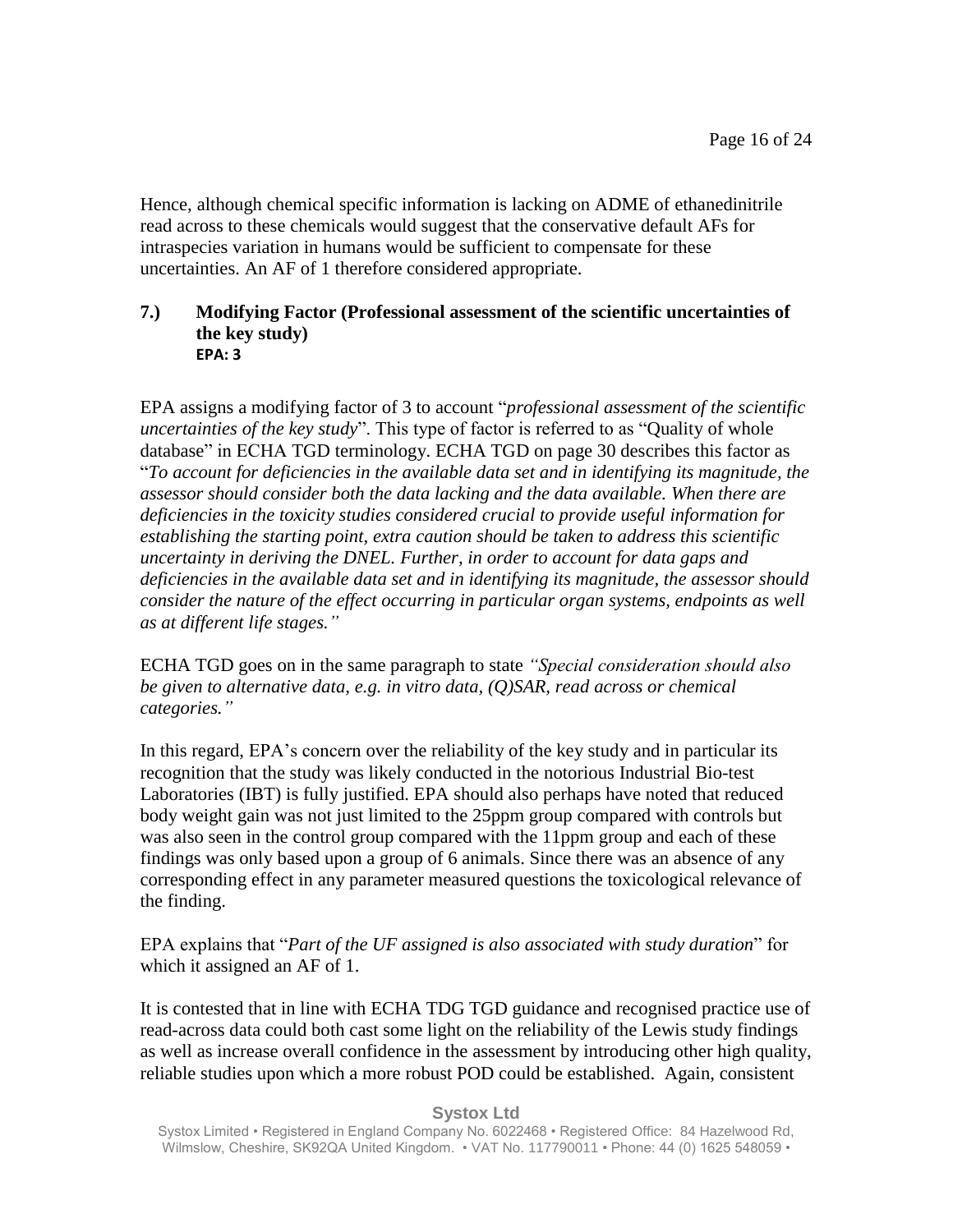with general practice any uncertainty in the read-across of data should be addressed under the respective subfactors under the interspecies AF. In this regard the established MOA/metabolism etc. of cyanides are a significant consideration.

# **8.) Options for TEL derivation**

In a perfect world there would be a guideline study with ethanedinitrile or even a study in humans that is of high reliability and precision from which we could set a TEL. As is typically the case this is not the situation that we find ourselves in. Reality is that we have limited options.

- a) Firstly, we can set a TEL based upon a "far from ideal" study (Lewis) and account for the uncertainties that are associated with this study with additional modifying factors. The disadvantage of this approach is that the POD in the Lewis study is considerably lower than we would expect when we compare the findings with other reliable studies with other chemicals that chare the same MOA etc. The resulting TEL is extremely low and inconsistent with human experience with other cyanides and nitriles. For the intended purpose of this TEL this may have adverse socioeconomic or feasibility impacts. This is effectively the TEL currently proposed by EPA.
- b) Another option is that we can set the TEL on the findings from robust studies on other cyanides that share the common MOA using a process of read-across. This is not without some uncertainty so we would have to address this aspect, for example, under the AF for interspecies extrapolation. This approach relies on the level of confidence that the assessor has on the read-across rationale i.e. hypothesised MOA and whether uncertainties introduced by the read across process have been adequately addressed.
- c) Yet another option is what may be considered as a midway position, i.e. that of setting the TEL based upon the "far from ideal" study (Lewis) and use informed or chemical specific AFs (CSAF) to minimise the distorting effect of the lack of confidence in the POD.

Whichever approach is taken it is perhaps essential to identify clearly the contribution of available chemical specific information to both TK and TD components of the intraspecies and interspecies AFs thereby ensuring transparency and consistency and optimising confidence in any deviation from default assumptions.

# **TEL based upon option b)**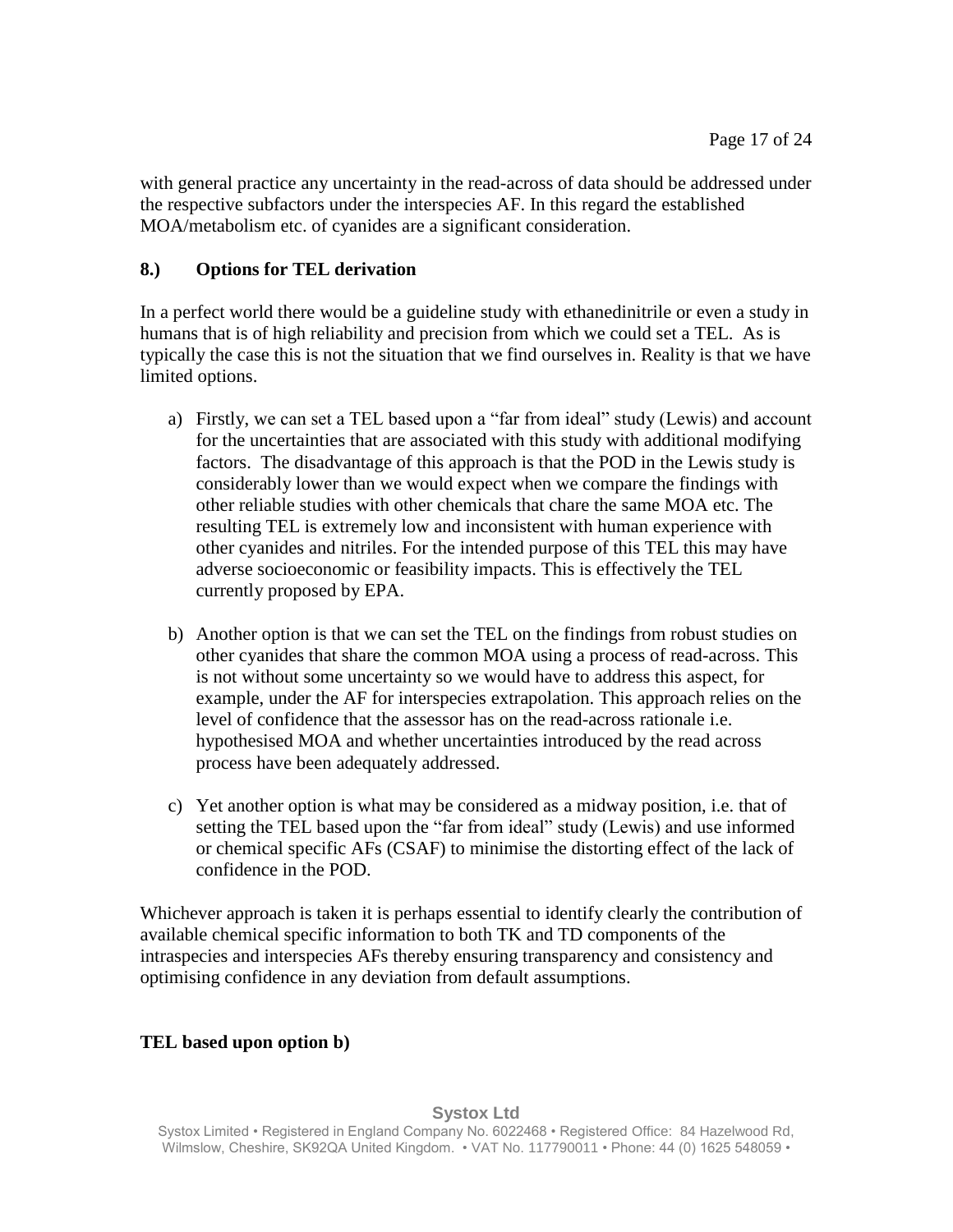This approach would perhaps take the lowest NOAEL determined in reliable repeated dose toxicity studies on cyanides. ECETOC in their review in 2007 identified several key repeat dose toxicity studies that they considered were well conducted and of high reliability, namely, three 90-day guideline studies in rats and mice in drinking water (NaCN –Hébert (NTP), 1993) and in rats by inhalation (ACH - Monsanto, 1984), and the 1-year study in rats in diet (KCN - Philbrick et al, 1979). Within the precision of such studies the available NOAELs are broadly consistent when represented as cyanide ion i.e. 25.6 mg CN $\pi$ /kg bw/d in mice (NaCN – Hébert (NTP), 1993), 12.5 mg CN $\pi$ /kg bw/d in rats (excluding reproductive effects) (NaCN - Hébert (NTP), 1993) or approximately 10.4 mg CN<sup>-</sup>/kg bw/d (ACH - Monsanto, 1984) in rats.

While most studies use the oral route with only one being by inhalation, and most being 90-day and only one 1-year duration, the known MOA of cyanides and nitriles with the extensive evidence in humans from exposure to HCN, cyanogens and therapeutic nitroprusside would indicate that other than the effects on thyroid hormones there are no "other adverse effects of concern". In the case of effects on the thyroid hormones these are evident well within the time period of the available studies so no AF for study duration need be applied.

Using a weight-of-evidence approach these studies performed independently by different investigators, in different laboratories and at different times collectively they form a robust data set upon which to set a TEL for cyanides and ethanedinitrile. Based upon a mol. Assuming 100% conversion of ethanedinitrile to the more toxic HCN, and taking into account the molecular weights of 26 for CN- and 52 for  $C_2N_2$ , the reported NOAELs in these studies are equivalent levels of. 51.2 (mice/NaCN; Hébert (NTP), 1993), 25 (rats/NaCN; Hébert (NTP), 1993) or approximately 20.8 (rats/ACH; Monsanto, 1984) mg  $C_2N_2/kg$  bw/d.

Taking the lowest NOAEL of approximately 20 mg  $C_2N_2/kg$  bw/day and applying a total AF of 12.8 (4 InterTK X 1 IinterTD X 3.2 IntraTK X 1 IntraTD X 1 Duration X 1 Database quality X 1 modifying) this gives a human NOAEL of 1.56 mg  $C_2N_2/kg$  bw/day. Correcting this for human body weight (70 kg bw) and respiratory volume  $(20 \text{ m}^3/\text{day}) = 5.46 \text{ mg/m}^3 (2.53 \text{ppm})$ ."

This does not include any additional modifying factors for uncertainty in the use of readacross as this is determined by policy and professional judgement. As a long time serving member of the Scientific Committee of ECETOC and the co-chairperson responsible for the 2007 review on Cyanides I have high confidence in scientific basis of the read-across hypothesis and the inherent conservatism of assuming that the POD based upon studies in cyanide salts and ACH apply to ethanedinitrile. A tolerable exposure level (TEL) for ethanedinitrile to the general public could be based upon the NOAEL of 11.2 ppm (23.83 mg/m<sup>3</sup>) for decreased weight gain in a 6 month inhalation study of ethanedinitrile in rats (Lewis, T.R., et al. 1984).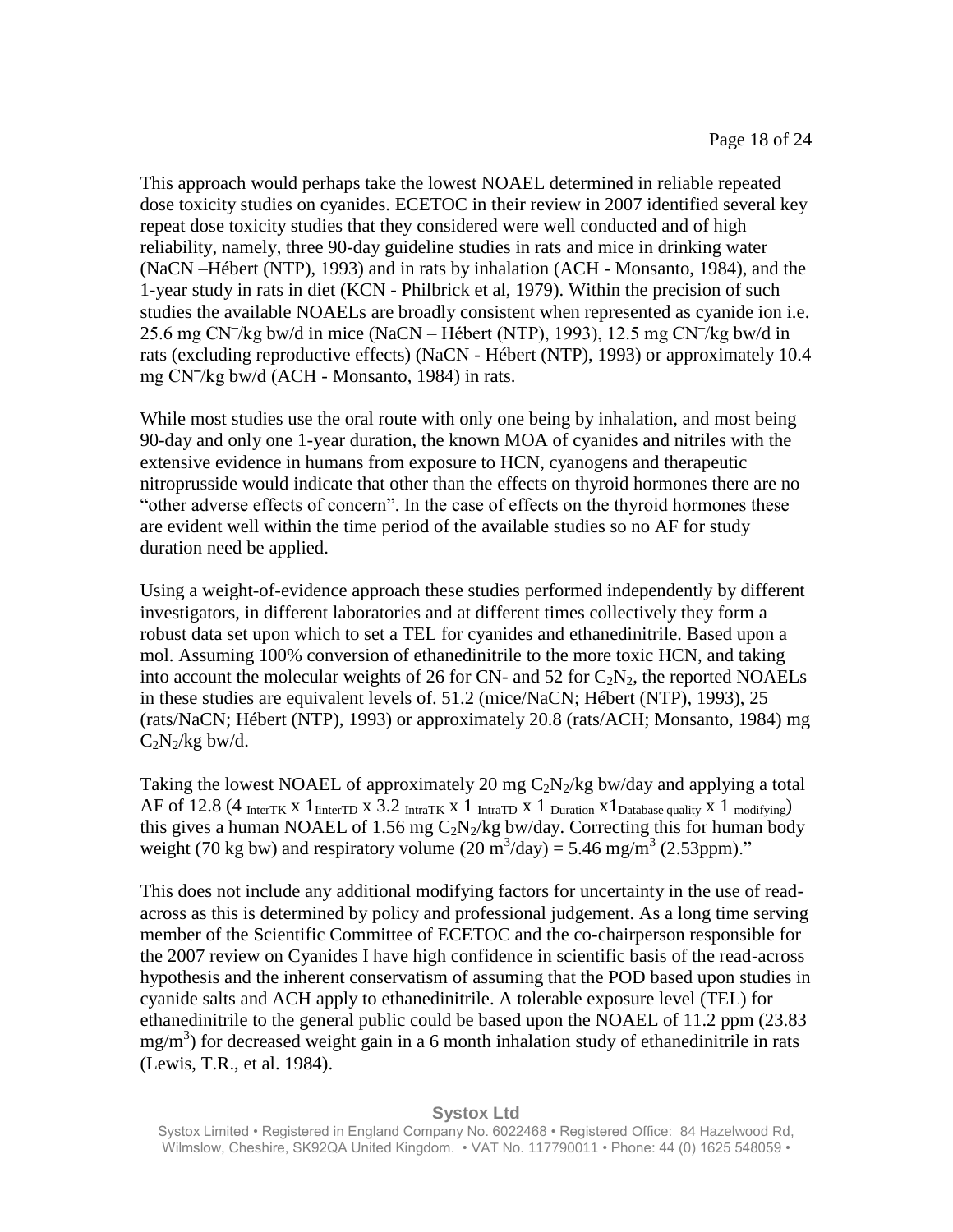## **TEL based upon option c)**

This option derives the TEL based upon the NOAEL of 11.2 ppm  $(23.83 \text{ mg/m}^3)$  for decreased weight gain in a 6 month inhalation study of ethanedinitrile in rats (Lewis, T.R., et al. 1984) and uses informed or chemical specific AFs (CSAF) to minimise the distorting effect of the lack of confidence in the POD.

By applying an overall chemical specific AF (CSAF) of 12.8 (4  $_{\text{InterTK}}$  x 1 $_{\text{InterTD}}$  x 3.2 IntraTK X 1 IntraTD X 1 Duration  $x1_{\text{Database quality}}$  x 1 modifying) to the adjusted POD of 4.255 mg ethanedinitrile/m<sup>3</sup> based upon the NOAEL of 11.2 ppm (23.83 mg/m<sup>3</sup>) for decreased weight gain in a 6 month inhalation study of ethanedinitrile in rats (Lewis, T.R., et al. (1984) results in a TEL of 0.33 mg ethanedinitrile/ $m<sup>3</sup>$  for humans (0.153 ppm).

## **9.) Conclusions**

The draft documentation for derivation of a TEL for ethanedinitrile has serious flaws in the way it deals with uncertainty regarding the key study in male rats by Lewis (1984) and incorporates this into a total AF of 100 to account for uncertainty in extrapolating from studies in animals to humans. The resultant TEL is extremely low and inconsistent with human experience with other cyanides and nitriles. For the intended purpose of this TEL this may have adverse socioeconomic or feasibility impacts.

One aspect that is highlighted for further consideration is the current incorrect application of an intraspecies AF for toxicokinetics that should not be applied when allometry has already been used to adjust the inhalation POD. This is contrary to regulatory guidelines and general practice.

In terms of the key study by Lewis (1984) and the toxicological adverse effect identified, that of reduced body weight gain at 25ppm in male rats, this was in the absence of any other signs of systemic toxicity and inconsistent with other more robust studies with other cyanides that share the same mode of action as ethanedinitrile strongly pointing to it not being of toxicological significance. EPA recognises weaknesses in this study and raising other uncertainties that cannot be confirmed or quantified but compensate for this by applying a somewhat arbitrary, additional modifying factor thereby driving down the resultant TEL as opposed to reading across to reliable data on other dissociable cyanides like HCN, salts of HCN and ACH which would allow the use of chemical specific information to deviate from default assumptions. This preferred way of dealing with uncertainty by looking for alternate studies upon which to depart is a practice recognised and recommended by WHO IPCs and regulatory agencies across the world.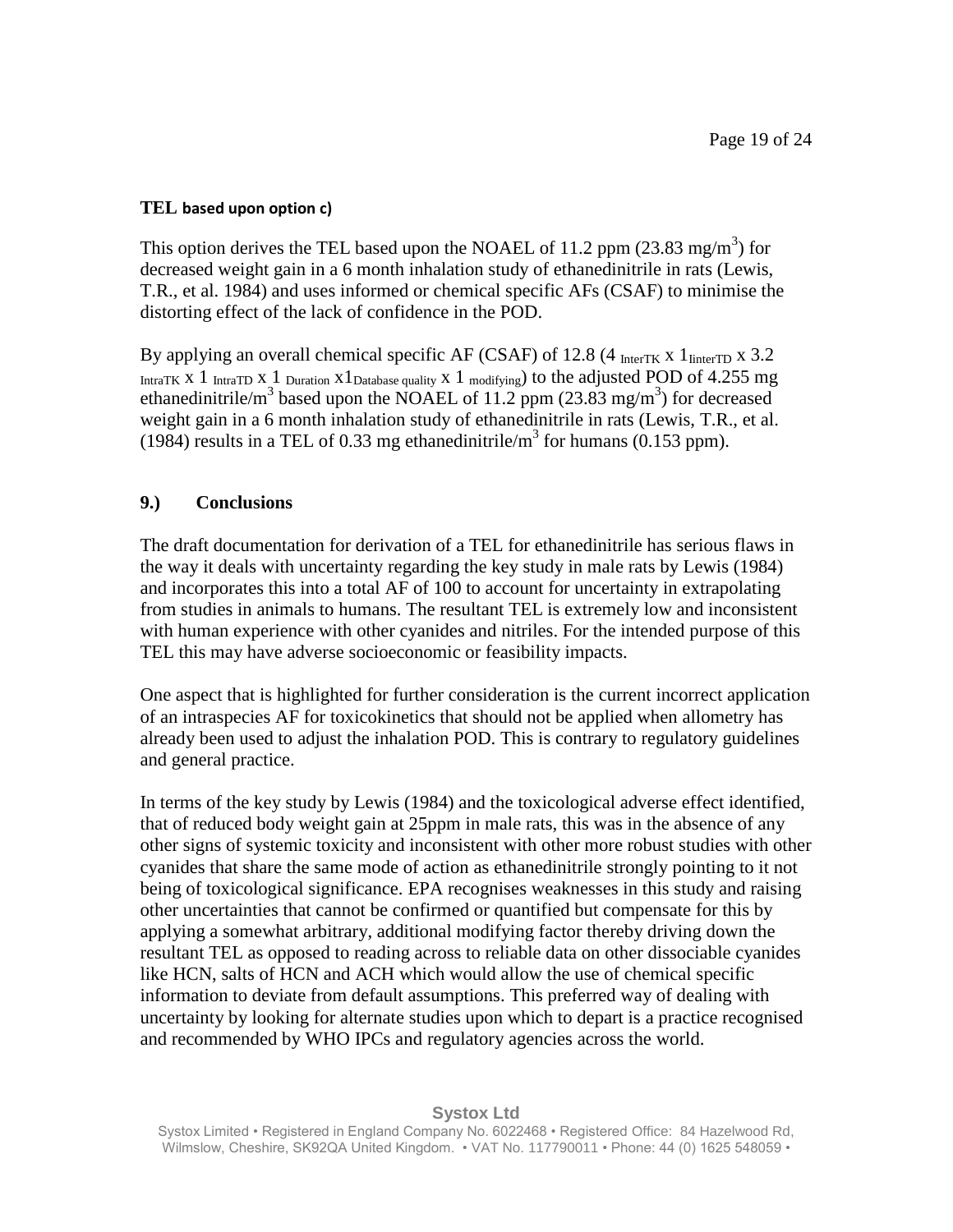Due to the weaknesses in the available data on ethanedinitrile and the complexity of the available data on cyanides and nitriles different options are available upon which to set a TEL for ethanedinitrile. All of these available options are associated with some degree of uncertainty. The TEL could be based upon the weak study of Lewis but in this case use of chemical specific AFs over arbitrary or default AFs is recommended to ensure transparency and avoid still driving down further the already conservative POD. Alternatively, a weight of evidence approach based upon the findings of several, high quality studies on cyanides that share the same MOA as ethanedinitrile i.e. via CN could be used, but this may be judged as also being associated with some uncertainty regarding the read-across hypothesis that is equally challenging to quantify.

Whichever approach is finally taken by EPA it is recommended that the correct use of adjustments allometric differences between rats and humans and appropriate chemical specific AFs are used.

On behalf of Systox Limited

Dr Mark A Pemberton

## **References**

Ajwa, 2015. Effect of pH on hydrolysis of cyanogen in the dark, Ajwa Analytical Laboratories, 1514 Moffett Street, Salinas, California 939 05, ID Study AAL2015-12-A, May 2015

ATSDR 2006, Toxicological profile for cyanide; U.S. DEPARTMENT OF HEALTH AND HUMAN SERVICES; Public Health Service; Agency for Toxic Substances and Disease Registry, 2006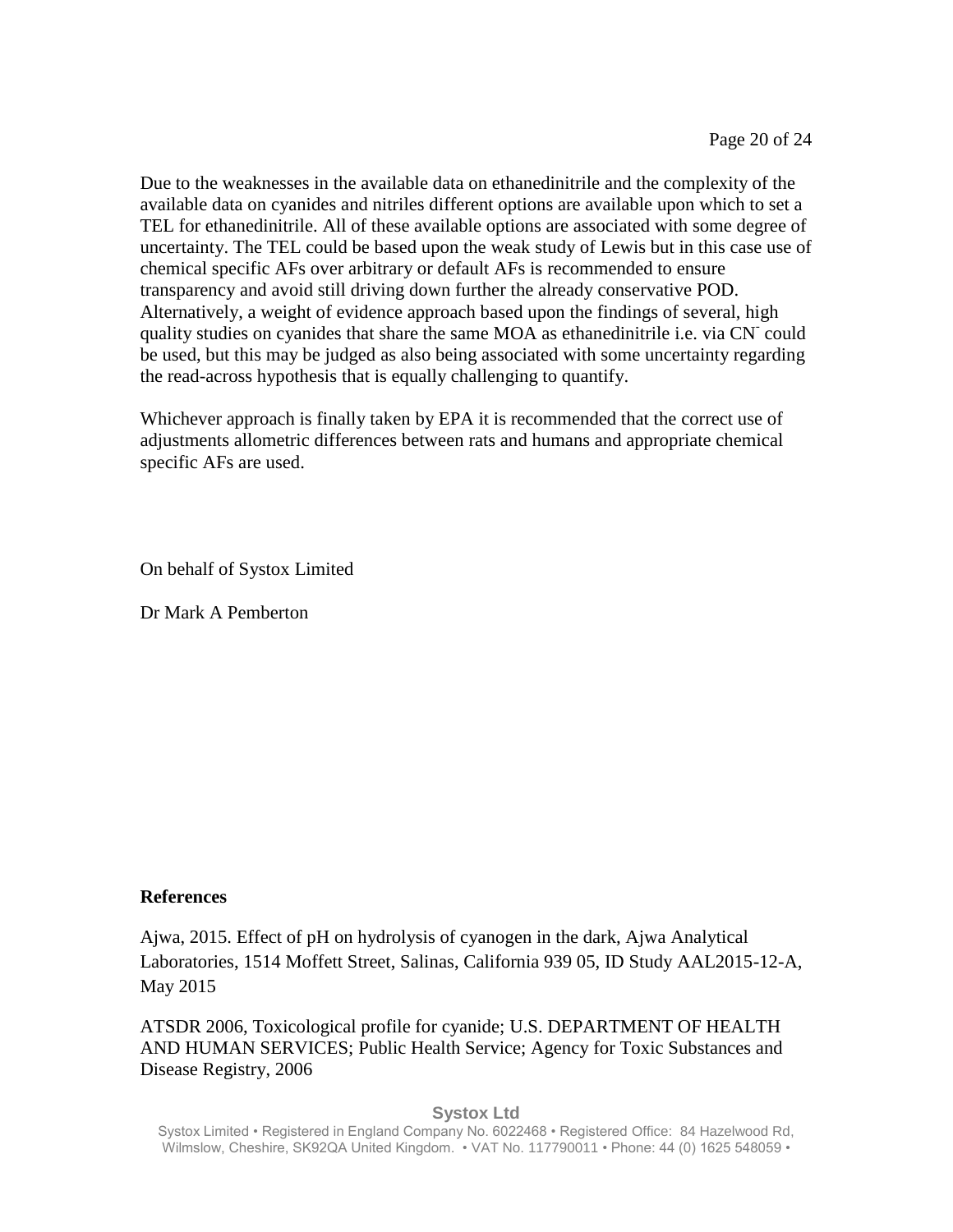ECHA (European Chemical Agency). 2012. ECH TGD, Guidance on information requirements and chemical safety assessment – Chapter R.8: Characterisation of dose [concentration]–response for human health. Version 2.1. Helisnki, Finland. [cited 2016 Jan 7]. Available from:

https://echa.europa.eu/documents/10162/13632/information\_requirements\_ r8\_en.pdf

Berninger TA, von Meyer L, Siess E, Schon O, Goebel FD. 1989. Leber's hereditary optic atrophy: further evidence for a defect of cyanide metabolism? Br J Ophthalmol 73:314-316.

Cagianut B, Schnebli HP, Rhyner K, Furrer J. 1984. Decreased thiosulfate sulfur transferase (rhodanese) in Leber's hereditary optic atrophy. Klinische Wochenschrift 62:850-854.

ECETOC, Cyanides of hydrogen, sodium and potassium and acetone cyanhydrine, JACC No. 53; 2007

Flury, F., and F. Zernik. 1931. Schadliche Gase. Berlin: Springer (as cited in Kopras 2012).

El Ghawabi SH, Gaafar MA, El-Saharti AA, Ahmed SH, Malash KK, Fares R. 1975. Chronic cyanide exposure: a clinical, radioisotope, and laboratory study. Br J Ind Med 32:215-219.

Gold, L.S.; Sawyer, C.B.; Magaw, R.; Backman, G.M.; de Veciana M.;, Levinson, R.; Hooper, N.K.; Havender, W.R.; Bernstein, L.; Peto, R.; Pike, M.C.; Ames, B.N. (1984) A carcinogenic potency database of the standardized results of animal bioassays. Environ. Health Perspect. 58, 9-319.

Hartung R, Cyanides and nitriles. In: Clayton GD, Clayton FE, eds. Toxicology. 4th ed. New York: John Wiley & Sons, 3130-2 (Patty's industrial hygiene and toxicology; Vol II, Pt D), 1994.

Hébert (NTP) CD. 1993. NTP technical report on toxicity studies of sodium cyanide (CAS 143-33-9) administered in drinking water to F344/N rats and B6C3F1 mice. Report 94-3386. US Department of Health and Human Services, Public Health Service, National Institutes of Health, Research Triangle Park, North Carolina, USA.

Himwich WA, Saunders JP. 1948. Enzymatic conversion of cyanide to thiocyanate. Am J Physiol 153:348-354.

#### **Systox Ltd**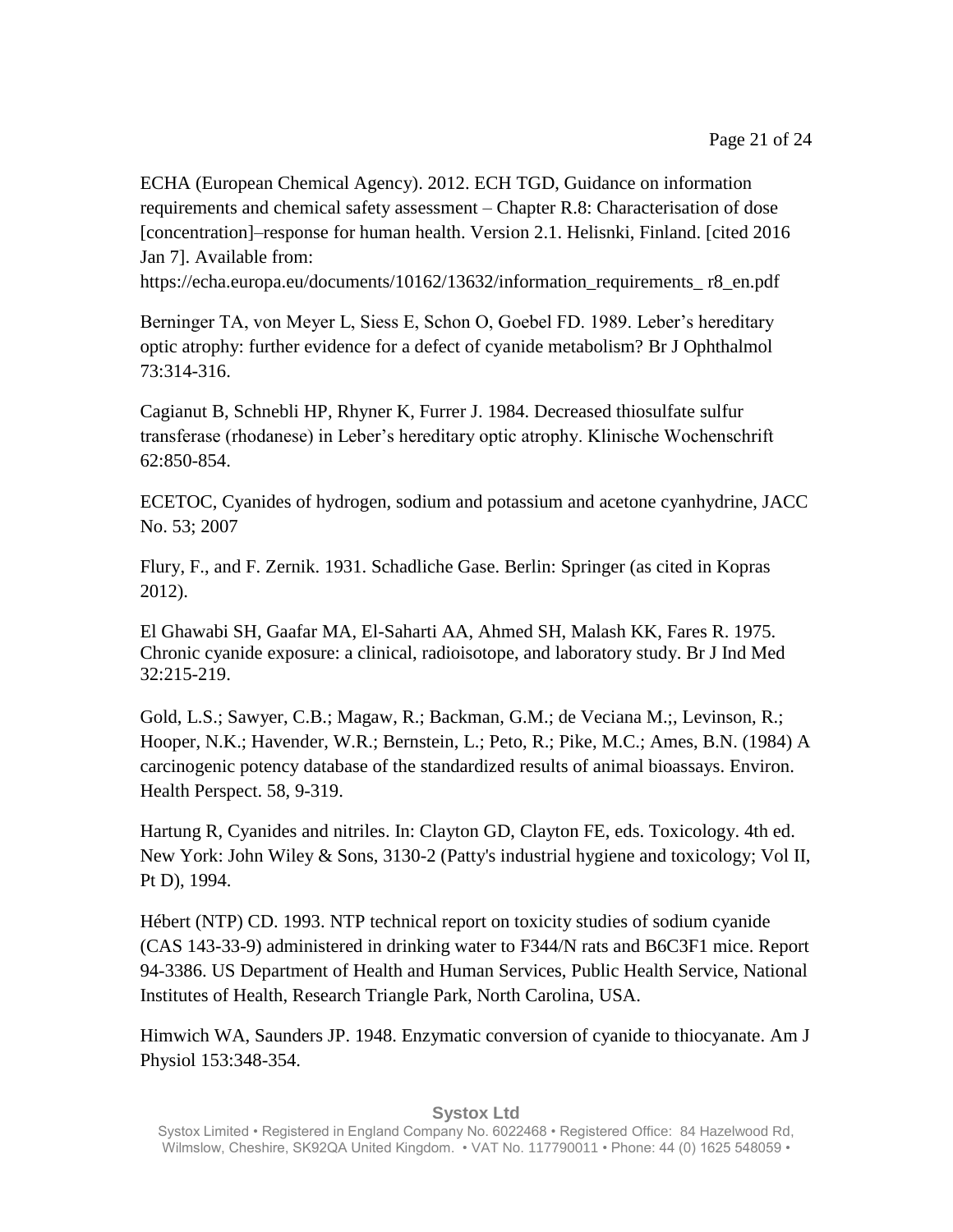Kopras, E..J. 2012. Cyanides and nitriles. Pp. 1-52 in Patty's Toxicology. New York: John Wiley & Sons.

Lewis TR, Anger WK, TeVault RK: Toxicity evaluation of sub-chronic exposures to cyanogen in monkeys and rats. JEPTO 5-4/5:151 – 163, 1984

Lijinsky W, Kovatch RM. 1989. Chronic toxicity tests of sodium thiocyanate with sodium nitrite in F344 rats. Toxicol Ind Health 5:25-29.

McNerney, J.M., and H.H. Schrenk. 1960. The acute toxicity of cyanogen. Am. Ind. Hyg. Assoc. J. 2(21):121-124.

Meek ME, Ohanian E, Renwick A, Naumann B, Lake B, Vu V, Dourson M. 1999. Guidelines for application of data-derived uncertainty factors in risk assessment. Report of a Meeting by Toxicology Excellence for Risk Assessment for US EPA/Health Canada, Washington, March 25th–26th.

Meek ME, Renwick A, Ohanian E, Dourson M, Lake B, Naumann BD, Vu V. 2002. Guidelines for application of chemical-specific adjustment factors in dose/concentrationresponse assessment. Toxicology. 181- 182:115–120.

Monsanto. 1984. Three-month inhalation toxicity of acetone cyanohydrin in male and female Sprague-Dawley rats. Unpublished report MSL-44, sudy ML 23-82-143. Blank TL, Thake DC. Monsanto, Environmental Health Laboratory, St Louis, Missouri, USA [US-EPA/OPTS 87-8216397].

Narendranathan M; Sharma KN, Sosamma PI. 1989. Serum rhodanese in goitre and calcific pancreatitis of tropics. JAPI 37:648-649.

Nawata M, Yagi T, Kawanabe K, Tanabe S. 1991. Improved method for measurement of rhodanese activity using methanethiosulfonate as sulfur donor substrate and its application to human serum. Chem Pharm Bull (Tokyo) 39:3279-3282.

Pallini R, Martelli P, Bardelli AM, Guazzi GC, Federico A. 1987. Normal rhodanese activity in leukocytes from Leber patients: enzyme characterization and activity levels. Neurology 37:1878-1880.

Philbrick DJ, Hopkins JB, Hill DC, Alexander JC, Thomson RG. 1979. Effects of prolonged cyanide and thiocyanate feeding in rats. J Toxicol Environ Health 5:579-592.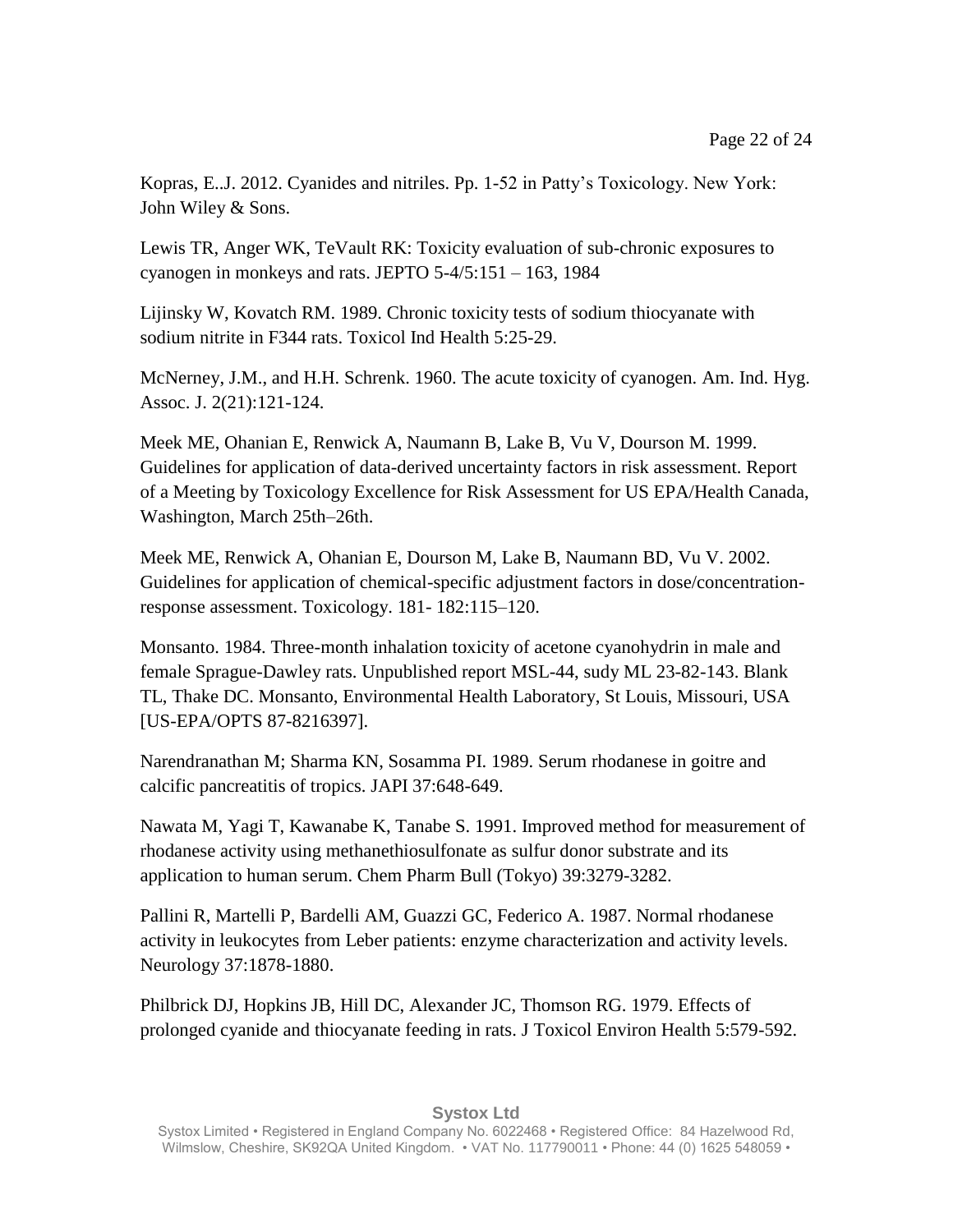Poole CJ, Kind PR. 1986. Deficiency of thiosulphate sulphurtransferase (Rhodanese) in Leber's hereditary optic neuropathy. BMJ 292:1229-1230.

Rieders, F. 1971. Noxious gases and vapors. I: Carbon monoxide, cyanides, methemoglobin, and sulfhemoglobin. Pp. 1180-1205 in Drill's Pharmacology in Medicine, 4th Ed., J.R. DePalma, ed., New York: McGraw- Hill.

Schulz V, Gross R, Pasch T, Busse J, Loeschcke G. 1982 Cyanide toxicity of sodium nitroprusside in therapeutic use with and without sodium thiosulphate. Klin Wochenschr 60:1393-1400.

Schulz V. 1984. Clinical pharmacokinetics on nitroprusside, cyanide, thiosulphate and thiocyanate. Clinical Pharmacokinetics 9:239-251.

US EPA (US Environmental Protection Agency). 1994. Methods for Derivation of Inhalation Reference Concentrations and Application of Inhalation Dosimetry. Office of Research and Development. EPA/600/8- 90/066F. Research Triangle Park, NC.

US EPA, 2006. Agency for Toxic Substances and Disease Registry (ATSDR). Toxicological Profile for Cyanide, July 2006. <https://www.atsdr.cdc.gov/toxprofiles/TP.asp?id=72&tid=19>

H Silver, E & Kuttab, Simon & Hasan, T & Hassan, M. (1999). Structural considerations in the metabolism of nitriles to cyanide in vivo. Drug metabolism and disposition: the biological fate of chemicals. 10. 495-8.

US EPA (US Environmental Protection Agency). 2011. Recommended Use of Body Weight 3=4 as the Default Method in Derivation of the Oral Reference Dose. U.S. Environmental Protection Agency, Risk Assessment Forum. EPA/100/R11/0001. US EPA (U.S. Environmental Protection Agency). 2012a. Advances in Inhalation Gas Dosimetry for Derivation of a Reference Concentration (RfC) and Use in Risk Assessment. National Center for Environmental Assessment. EPA/600/R-12/044. Washington, DC 20460.

WHO/IPCS (World Health Organization/International Programme on Chemical Safety). 1994. Environmental Health Criteria 170: Assessing human health risks of chemicals: Derivation of guidance values for health-based exposure limits. WHO/IPCS. Geneva, Switzerland. Available from: http://www.inchem.org/documents/ehc/ehc/ehc170.htm

WHO/IPCS (World Health Organization/International Programme on Chemical Safety). 2005. Chemical-Specific Adjustment Factors (CSAF) for interspecies differences and

**Systox Ltd**